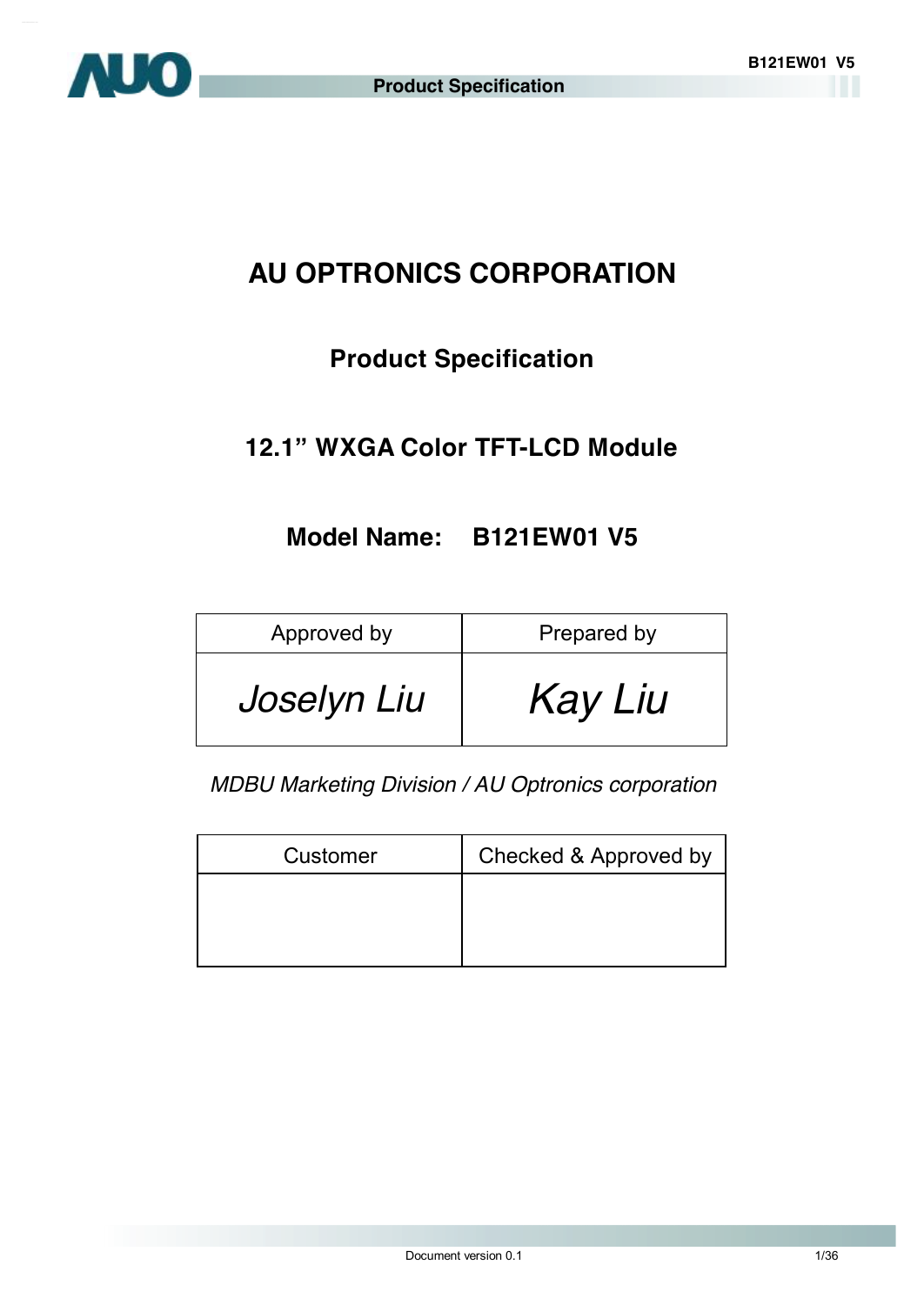

# **12.1" WXGA Color TFT-LCD Module Model Name: B121EW01 V.5**

# **(V) Preliminary Specifications ( ) Final Specifications**

 **Note: This Specification is subject to change without notice.**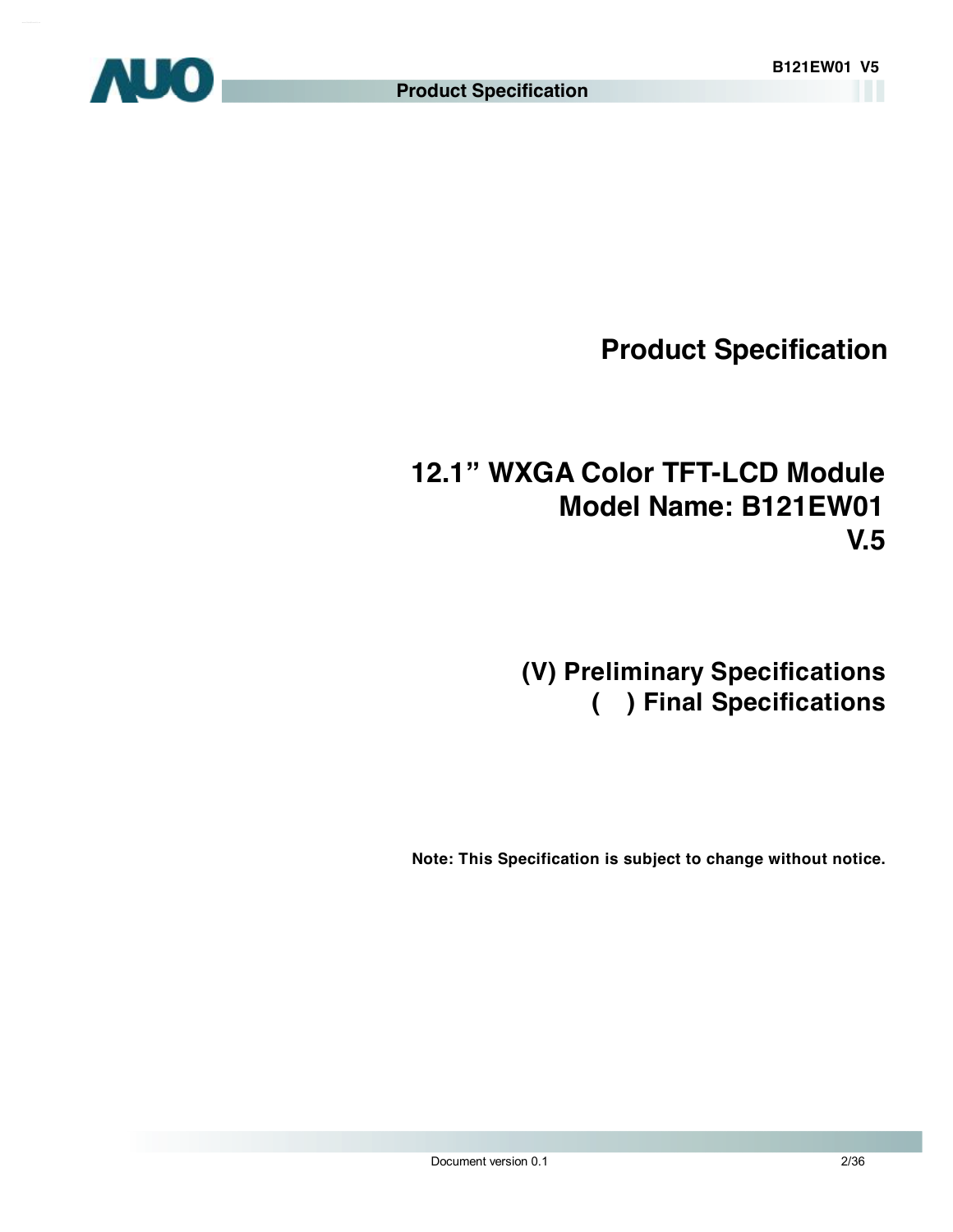

# **Contents**

| 8.2 Shock Test Spec: . |  |
|------------------------|--|
|                        |  |
|                        |  |
|                        |  |
|                        |  |
|                        |  |
|                        |  |
|                        |  |
|                        |  |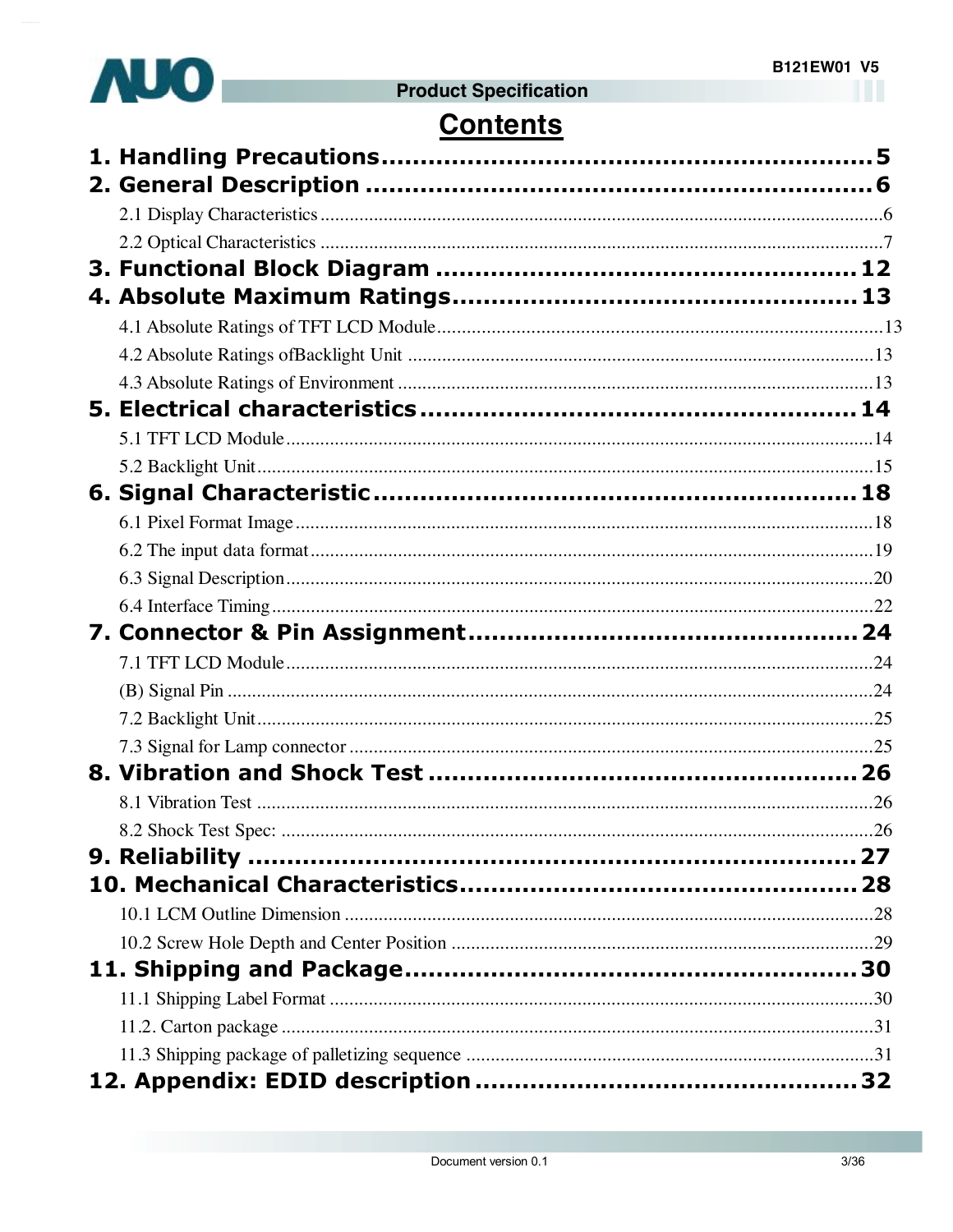

| Version and Date   Page |     | Old description                   | <b>New Description</b> | Remark |
|-------------------------|-----|-----------------------------------|------------------------|--------|
| 0.1 2005/05/31          | All | <b>First Edition for Customer</b> |                        |        |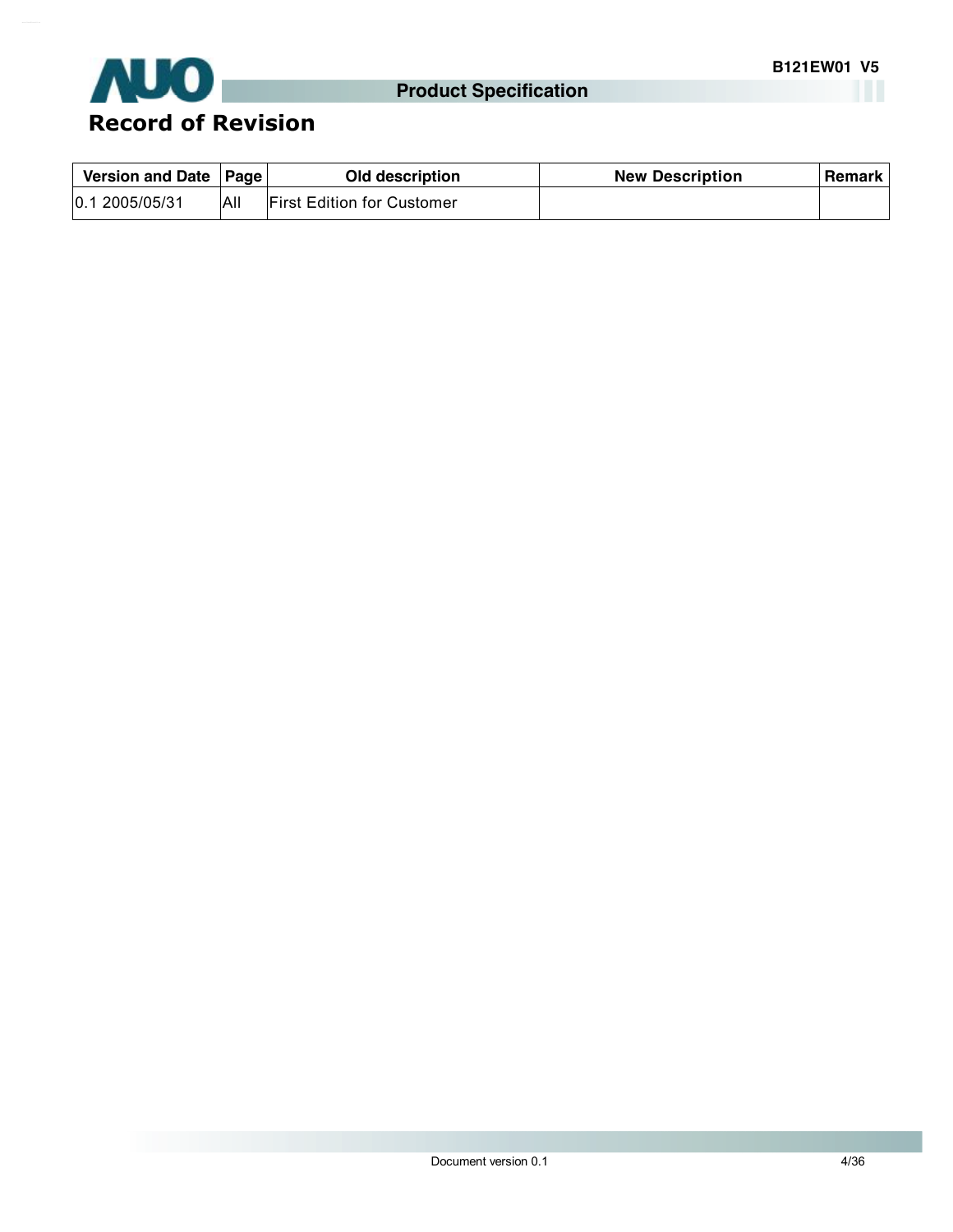

### **1. Handling Precautions**

- 1) Since front polarizer is easily damaged, pay attention not to scratch it.
- 2) Be sure to turn off power supply when inserting or disconnecting from input connector.
- 3) Wipe off water drop immediately. Long contact with water may cause discoloration or spots.
- 4) When the panel surface is soiled, wipe it with absorbent cotton or other soft cloth.
- 5) Since the panel is made of glass, it may break or crack if dropped or bumped on hard surface.
- 6) Since CMOS LSI is used in this module, take care of static electricity and insure human earth when handling.
- 7) Do not open nor modify the Module Assembly.
- 8) Do not press the reflector sheet at the back of the module to any directions.
- 9) In case if a Module has to be put back into the packing container slot after once it was taken out from the container, do not press the center of the CCFL Reflector edge. Instead, press at the far ends of the CFL Reflector edge softly. Otherwise the TFT Module may be damaged.
- 10)At the insertion or removal of the Signal Interface Connector, be sure not to rotate nor tilt the Interface Connector of the TFT Module.
- 11) After installation of the TFT Module into an enclosure (Notebook PC Bezel, for example), do not twist nor bend the TFT Module even momentary. At designing the enclosure, it should be taken into consideration that no bending/twisting forces are applied to the TFT Module from outside. Otherwise the TFT Module may be damaged.
- 12)Cold cathode fluorescent lamp in LCD contains a small amount of mercury. Please follow local ordinances or regulations for disposal.
- 13)Small amount of materials having no flammability grade is used in the LCD module. The LCD module should be supplied by power complied with requirements of Limited Power Source(, IEC60950 or UL1950), or be applied exemption.
- 14)The LCD module is designed so that the CFL in it is supplied by Limited Current Circuit(IEC60950 or UL1950). Do not connect the CFL in Hazardous Voltage Circuit.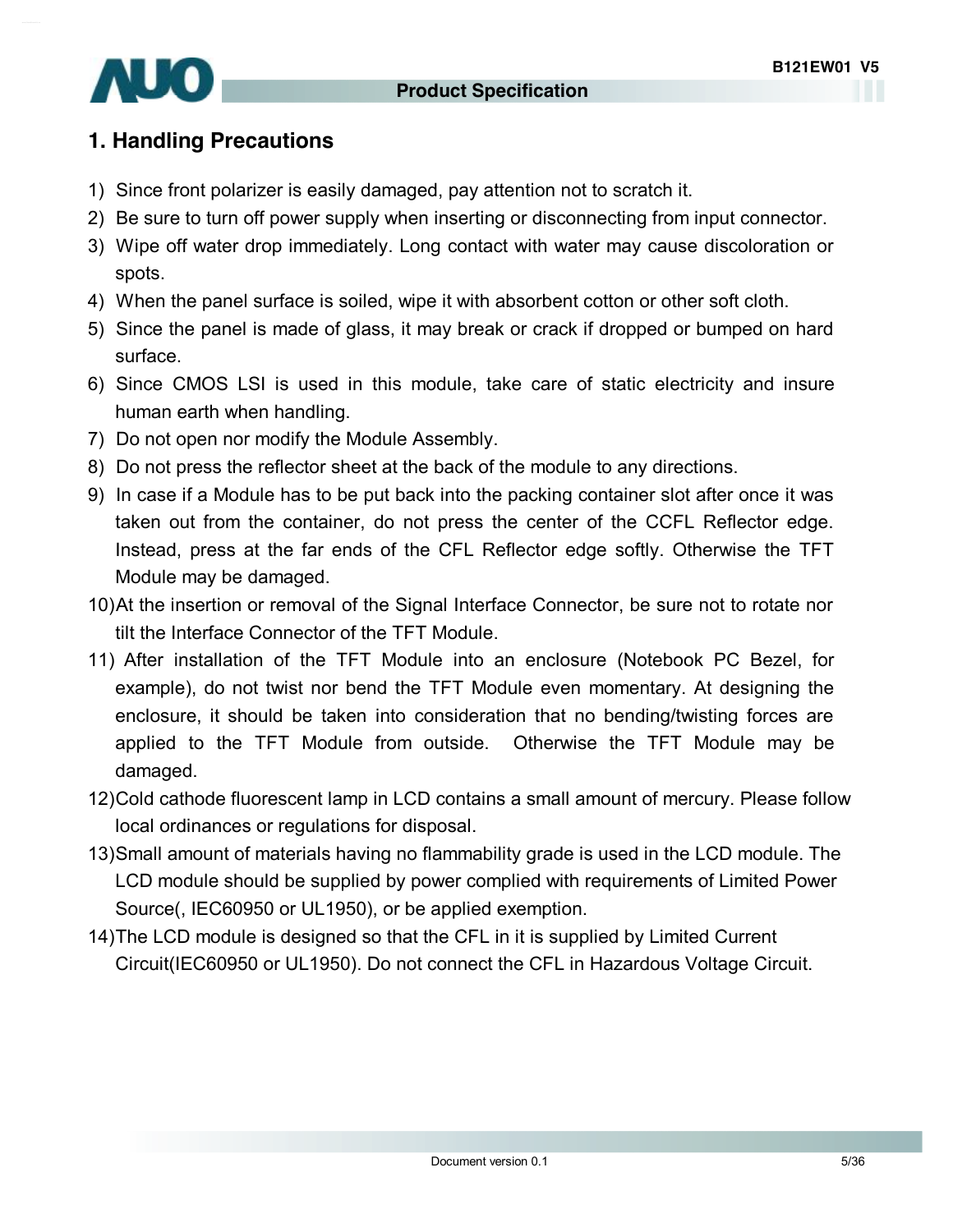

### **2. General Description**

B121EW01 V5 is a Color Active Matrix Liquid Crystal Display composed of a TFT LCD panel, a driver circuit, and backlight system. The screen format is intended to support the WXGA (1280(H) x 800(V)) screen and 262k colors (RGB 6-bits data driver). All input signals are LVDS interface compatible. Inverter card of backlight is not included.

B121EW01 V5 is designed for a display unit of notebook style personal computer and industrial machine.

### **2.1 Display Characteristics**

The following items are characteristics summary on the table under 25 ℃ condition:

| <b>Items</b>                                     | <b>Unit</b>            | <b>Specifications</b>                                                 |
|--------------------------------------------------|------------------------|-----------------------------------------------------------------------|
| Screen Diagonal                                  | [mm]                   | 307.9 (12.1W")                                                        |
| <b>Active Area</b>                               | [mm]                   | 261.12(H) X 163.2(V)                                                  |
| Pixels H x V                                     |                        | 1280x3(RGB) x 800                                                     |
| <b>Pixel Pitch</b>                               | [mm]                   | 0.204X0.204                                                           |
| <b>Pixel Arrangement</b>                         |                        | R.G.B. Vertical Stripe                                                |
| Display Mode                                     |                        | <b>Normally White</b>                                                 |
| <b>Typical White Luminance</b><br>$(ICFL=6.0mA)$ | $\lceil cd/m^2 \rceil$ | 200 typ. (5 points average)<br>180 min. (5 points average)<br>(Note1) |
| <b>Luminance Uniformity</b>                      |                        | 1.25 max. $(5 \text{ points})$                                        |
| <b>Contrast Ratio</b>                            |                        | 400 typ.                                                              |
| <b>Optical Rise Time/Fall Time</b>               | [msec]                 | 10/15 typ.                                                            |
| Nominal Input Voltage VDD                        | [Volt]                 | $+3.3$ typ.                                                           |
| <b>Typical Power Consumption</b>                 | [Watt]                 | 4.5W max.                                                             |
| Weight                                           | [Grams]                | 300g max<br>285g typ.                                                 |
| <b>Physical Size</b>                             | [mm]                   | 275.82x 178 x 5.5 max.                                                |
| <b>Electrical Interface</b>                      |                        | 1 channel LVDS                                                        |
| <b>Surface Treatment</b>                         |                        | Non glare, Harness 3H,<br>Haze 25%, Reflectance 4.3%                  |
| <b>Support Color</b>                             |                        | Native 262K colors (RGB 6-bit data<br>driver)                         |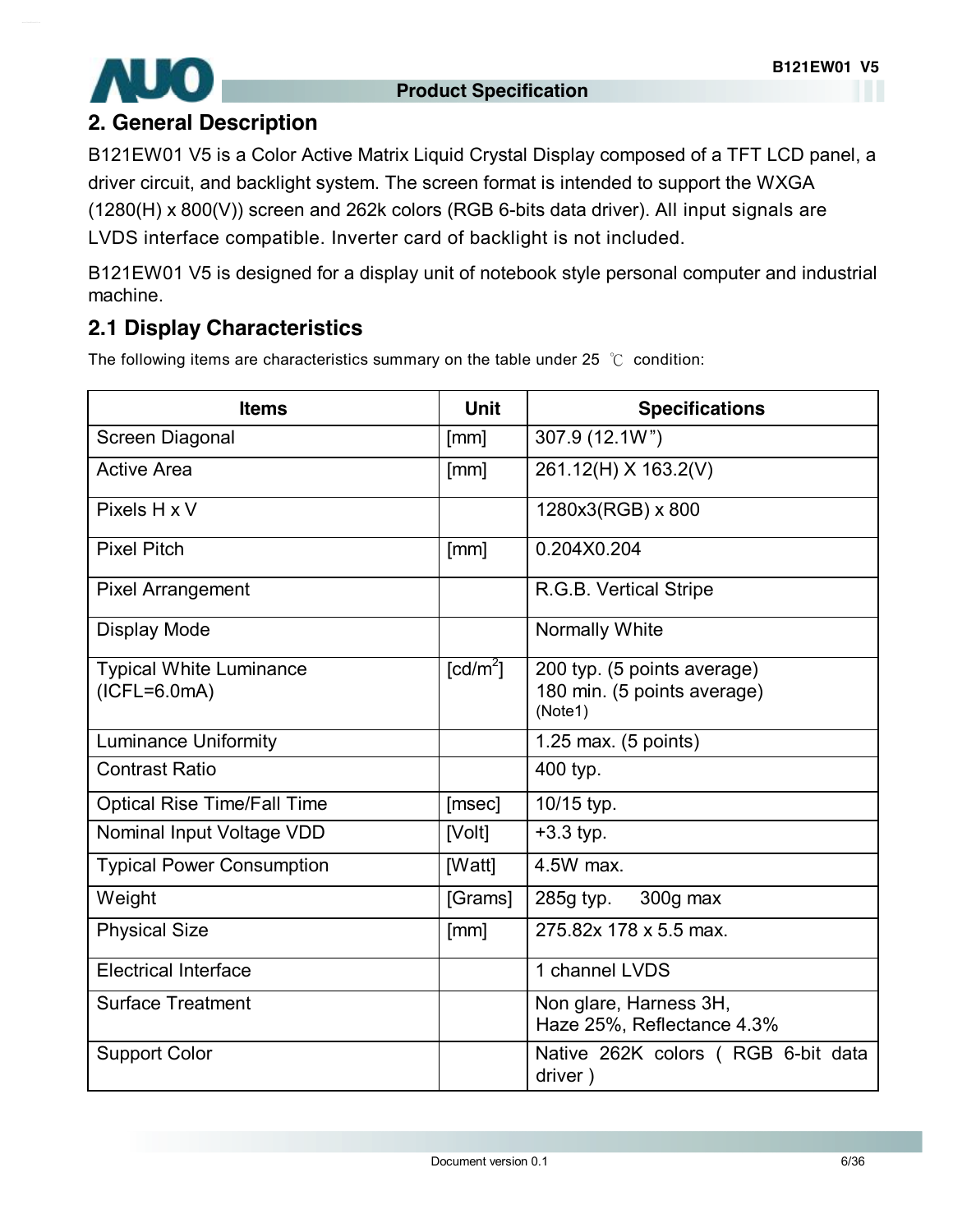

| $\mathsf{I}^{\circ}$ C<br>$r^0$ רי | 0 to $+50$<br>$-40$ to $+60$ |
|------------------------------------|------------------------------|
|                                    | <b>RoHS Compliance</b>       |
|                                    | ◡                            |

### **2.2 Optical Characteristics**

The optical characteristics are measured under stable conditions at 25℃ (Room Temperature):

| Item                                 | <b>Unit</b> | <b>Conditions</b>     | Min.  | Typ.  | Max.           | <b>Note</b> |
|--------------------------------------|-------------|-----------------------|-------|-------|----------------|-------------|
| <b>White Luminance</b><br>CCFL 6.0mA | [cd/m2]     | 5 points average      | 180   | 200   |                | 1, 2, 3     |
| <b>Viewing Angle</b>                 | [degree]    | Horizontal<br>(Right) |       | 40    |                | 2,7         |
|                                      | [degree]    | $CR = 10$<br>(Left)   |       | 40    |                |             |
|                                      | [degree]    | Vertical<br>(Upper)   |       | 20    |                |             |
|                                      | [degree]    | $CR = 10$<br>(Lower)  |       | 40    |                |             |
| Uniformity                           |             | 5 Points              |       |       | 1.25           | 1           |
| Uniformity                           |             | 13 Points             |       |       | 1.6            |             |
| <b>CR: Contrast Ratio</b>            |             |                       | 350   | 400   |                | 6           |
| Cross talk                           | $\%$        |                       |       |       | $\overline{4}$ | 4           |
| <b>Response Time</b>                 | [msec]      | <b>Rising</b>         |       | 10    | 15             | 5           |
|                                      | [msec]      | Falling               |       | 15    | 20             |             |
|                                      | [msec]      | Raising + Falling     |       | 25    | 35             |             |
| Color / Chromaticity                 |             | Red x                 | 0.564 | 0.594 | 0.624          | 2,7         |
| Coordinates<br>(CIE 1931)            |             | Red y                 | 0.305 | 0.335 | 0.365          |             |
|                                      |             | Green x               | 0.298 | 0.328 | 0.358          |             |
|                                      |             | Green y               | 0.501 | 0.531 | 0.561          |             |
|                                      |             | Blue x                | 0.122 | 0.152 | 0.182          |             |
|                                      |             | Blue y                | 0.113 | 0.143 | 0.173          |             |
|                                      |             | White x               | 0.283 | 0.313 | 0.343          |             |
|                                      |             | White y               | 0.299 | 0.329 | 0.359          |             |

Note 1: 5 points position (Display area : 261.12mm x 163.2mm)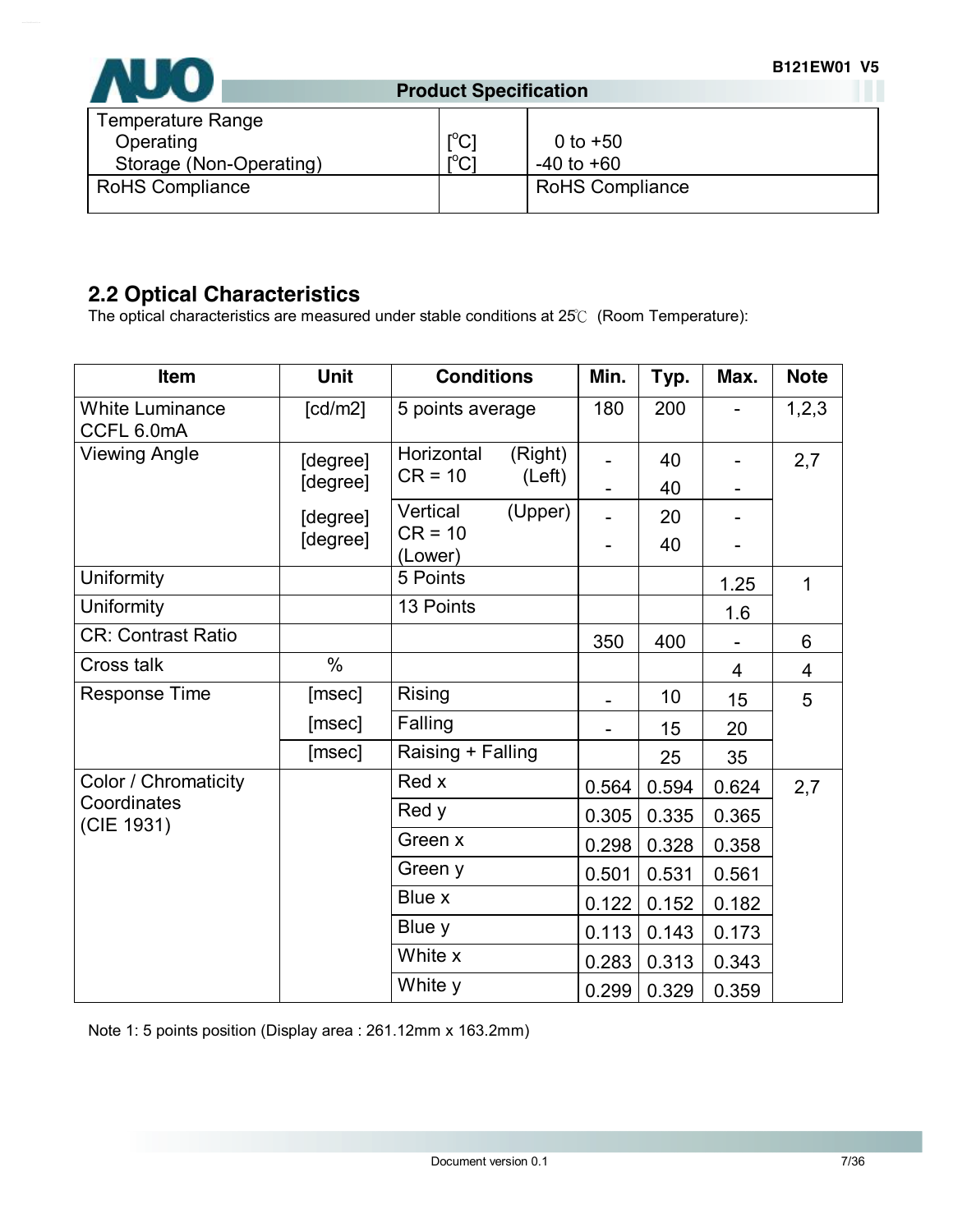



Note 2: 13 points position



Note 3: The luminance uniformity of 5 and 13 points is defined by dividing the maximum luminance values by the minimum test point luminance

$$
\delta_{\text{W5}} = \frac{\text{Maximum brightness of five points}}{\text{Minimum brightness of five points}}
$$
\n
$$
\delta_{\text{W13}} = \frac{\text{Maximum brightness of thirteen points}}{\text{Minimum brightness of thirteen points}}
$$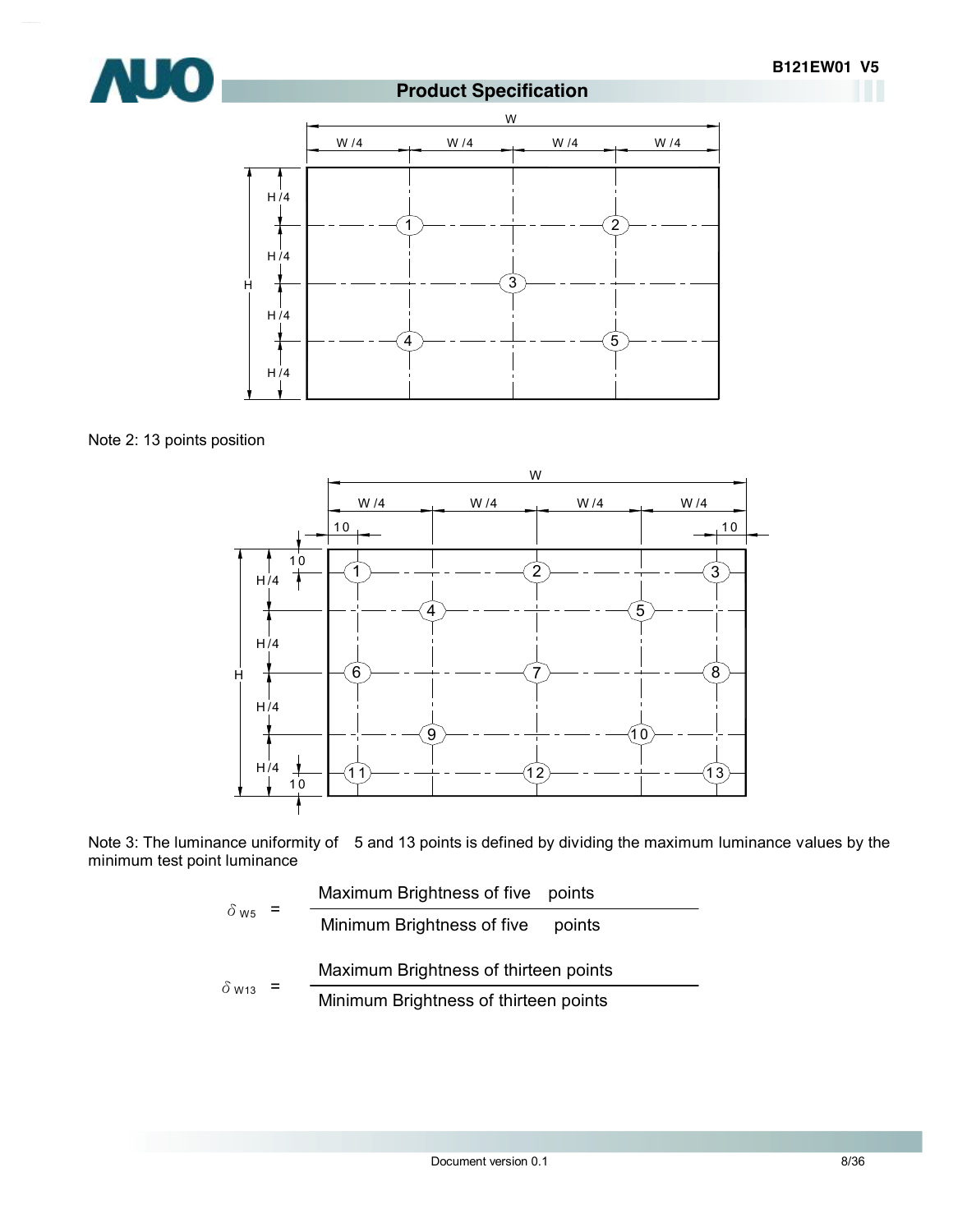

#### Note 4: Measurement method

The LCD module should be stabilized at given temperature for 30 minutes to avoid abrupt temperature change during measuring. In order to stabilize the luminance, the measurement should be executed after lighting Backlight for 30 minutes in a stable, windless and dark room.



Note 5: Definition of Cross Talk (CT)

 $CT = |Y_B - Y_A| / Y_A \times 100$  (%)

#### **Where**

 $Y_A$  = Luminance of measured location without gray level 0 pattern (cd/m2)

 $Y_B$  = Luminance of measured location with gray level 0 pattern (cd/m<sub>2</sub>)

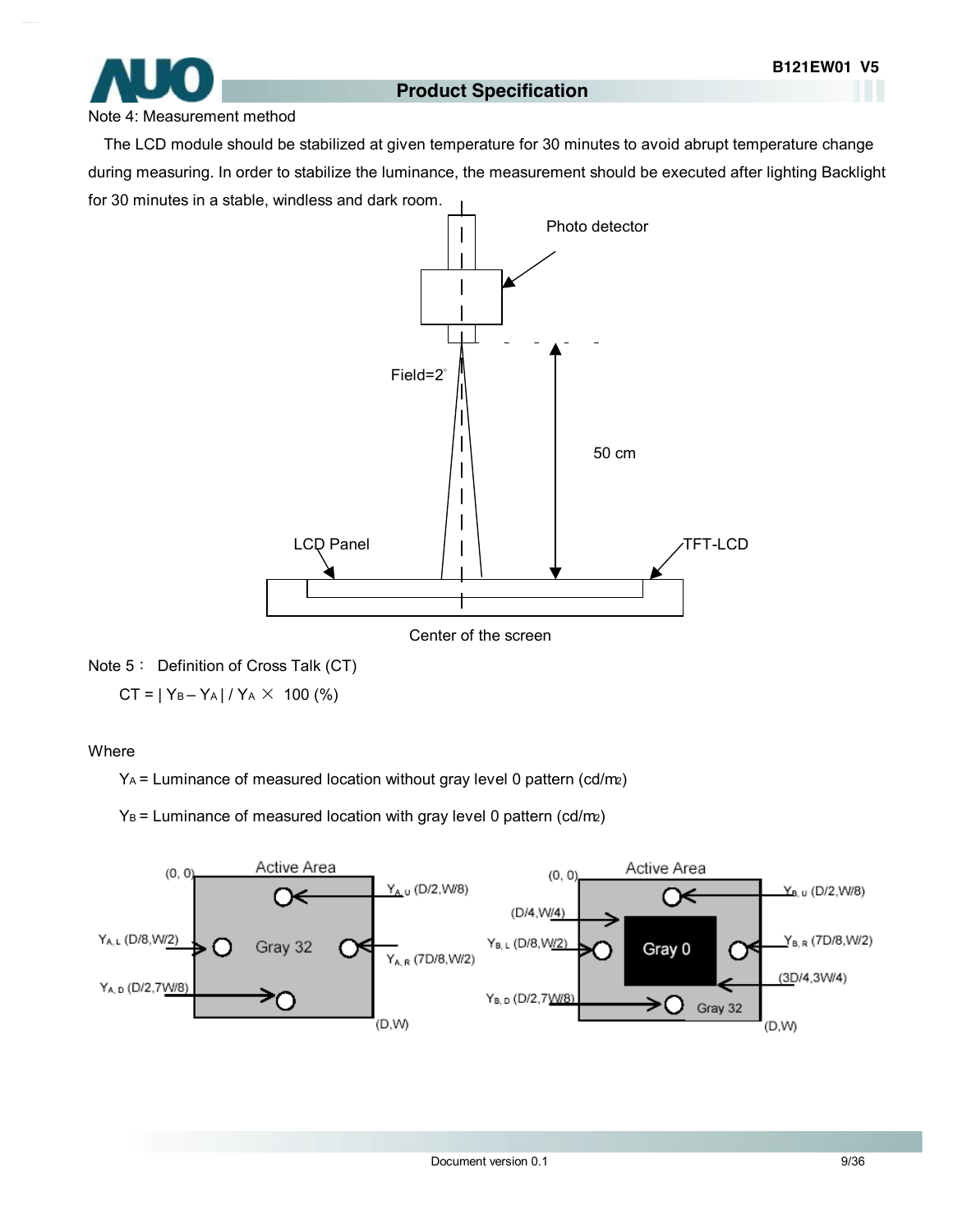

Note 6: Definition of response time:

The output signals of BM-7 or equivalent are measured when the input signals are changed from "Black" to "White" (falling time) and from "White" to "Black" (rising time), respectively. The response time interval between the 10% and 90% of amplitudes. Refer to figure as below.

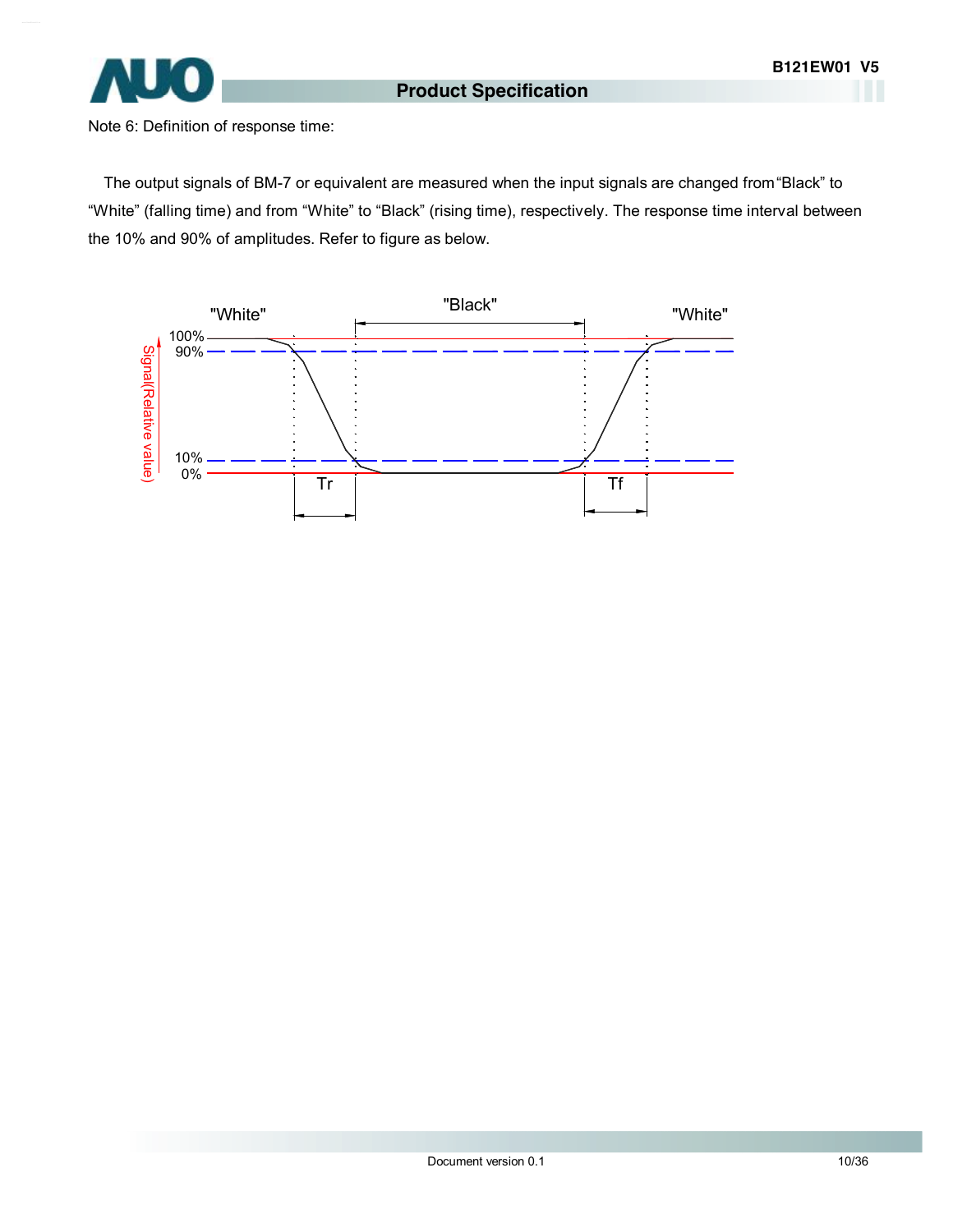# $\overline{1}$

#### **Product Specification**

#### Note 7. Definition of viewing angle

Viewing angle is the measurement of contrast ratio ≧10, at the screen center, over a 180° horizontal and 180° vertical range (off-normal viewing angles). The 180° viewing angle range is broken down as follows; 90° ( $\theta$ ) horizontal left and right and 90° (Φ) vertical, high (up) and low (down). The measurement direction is typically perpendicular to the display surface with the screen rotated about its center to develop the desired measurement viewing angle.

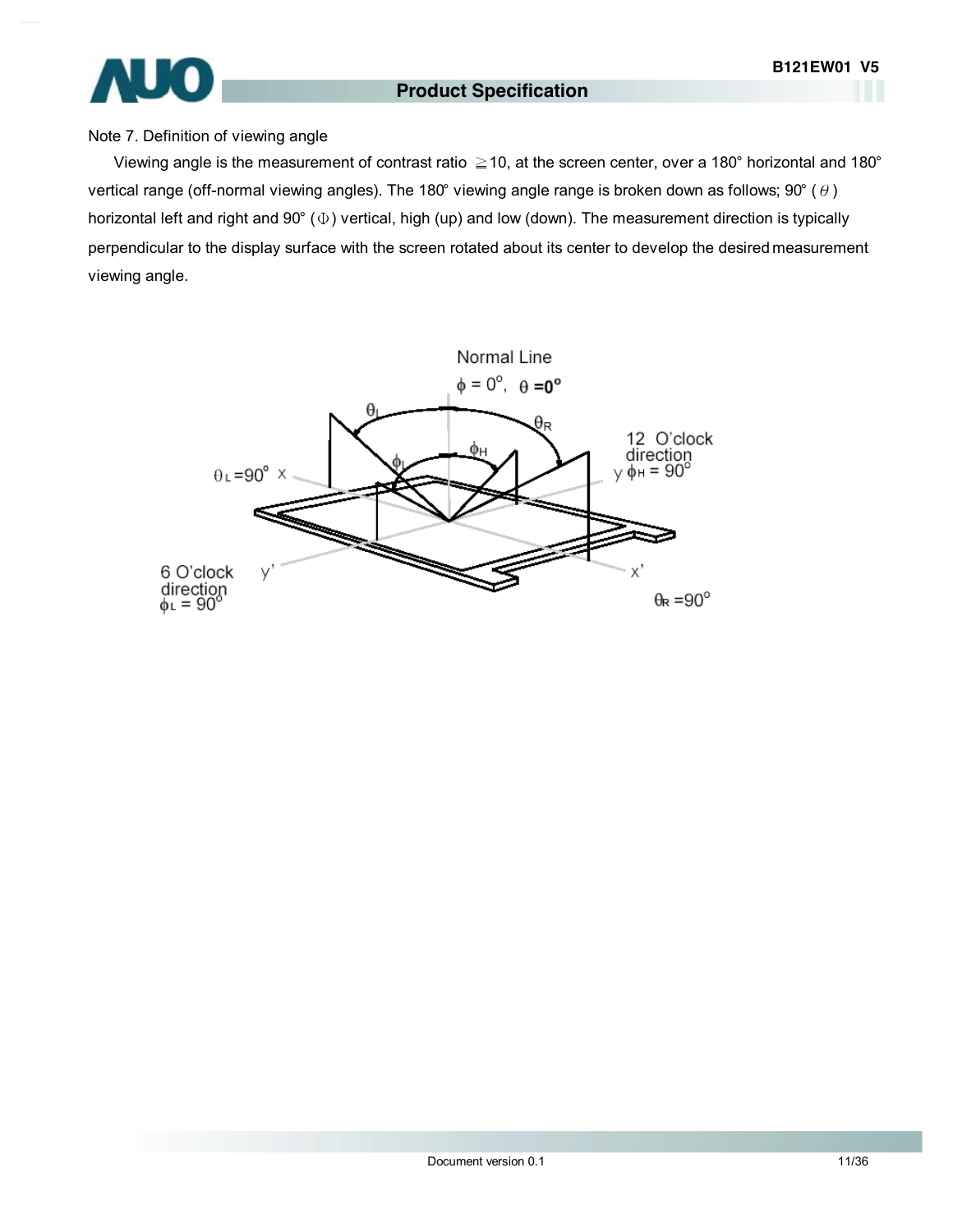

### **3. Functional Block Diagram**

The following diagram shows the functional block of the 12.1 inches wide Color TFT/LCD Module:

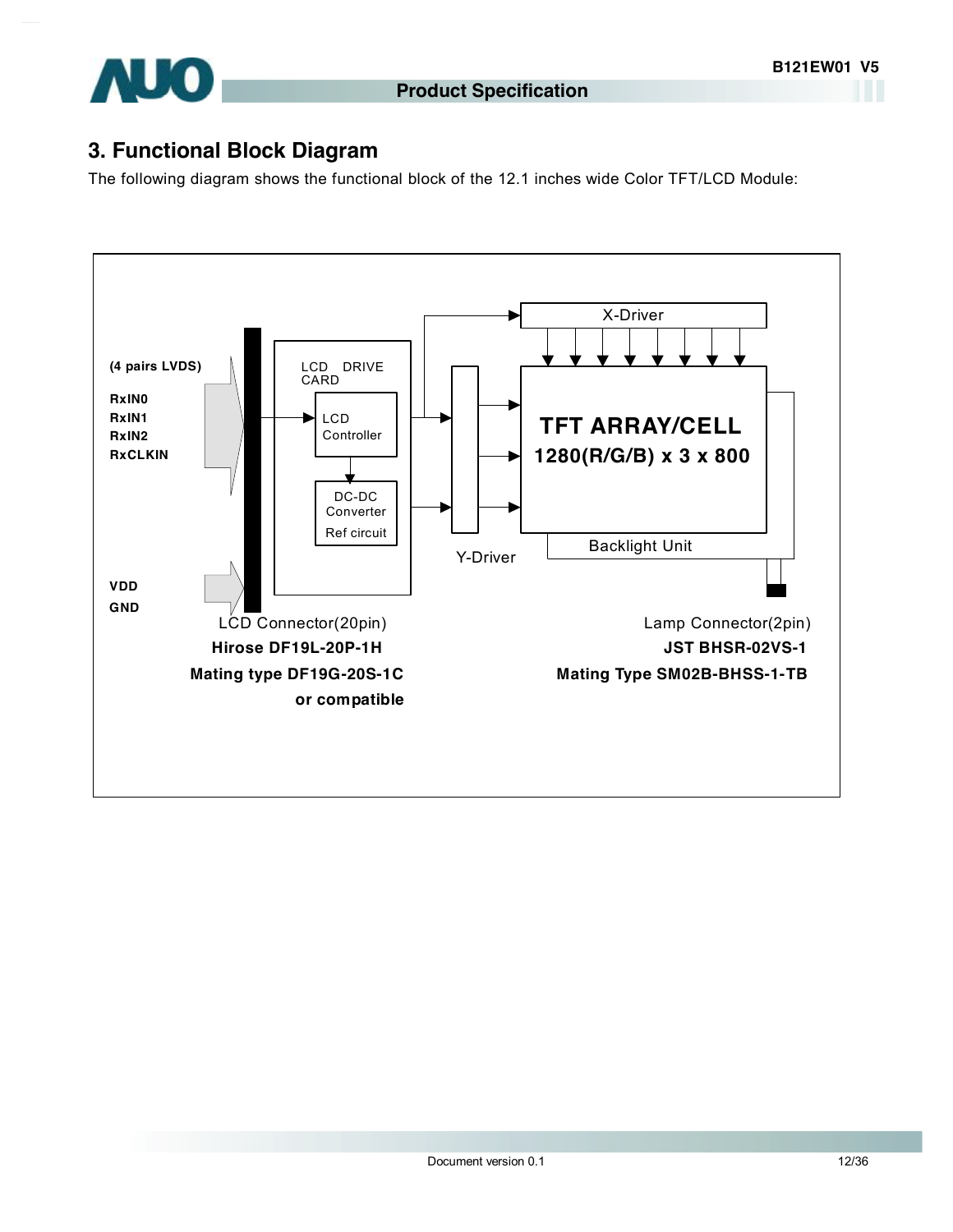

#### **4. Absolute Maximum Ratings**

Absolute maximum ratings of the module is as following:

### **4.1 Absolute Ratings of TFT LCD Module**

| ltem            | Svmbol | Min    | Max  | Unit   | <b>Conditions</b> |
|-----------------|--------|--------|------|--------|-------------------|
| Logic/LCD Drive | √in    | $-0.3$ | +4.ບ | [Volt] | Note 1,           |

### **4.2 Absolute Ratings ofBacklight Unit**

| Item                | <b>Symbol</b> | Min    | <b>Max</b> | Unit     | <b>Conditions</b> |
|---------------------|---------------|--------|------------|----------|-------------------|
| <b>CCFL Current</b> | <b>ICFL</b>   | $\sim$ |            | [mA] rms | Note $1,2$        |
|                     |               |        |            |          |                   |

### **4.3 Absolute Ratings of Environment**

| <b>Item</b>                  | <b>Symbol</b> | Min | <b>Max</b> | <b>Unit</b>                             | <b>Conditions</b> |
|------------------------------|---------------|-----|------------|-----------------------------------------|-------------------|
| <b>Operating Temperature</b> | TOP           |     | $+50$      | $\mathsf{I}^\circ\mathsf{C} \mathsf{I}$ | Note 3            |
| <b>Operation Humidity</b>    | HOP           | 5   | 95         | [%RH]                                   | Note 3            |
| Storage Temperature          | TST           | -40 | +60        | $\mathop{\rm l}{\rm ^oCl}$              | Note 3            |
| <b>Storage Humidity</b>      | HST           | 5   | 95         | [%RH]                                   | Note 3            |

Note 1: With in Ta (25℃ )

Note 2: Permanent damage to the device may occur if exceed maximum values

Note 3: For quality perfermance, please refer to AUO IIS(Incoming Inspection Standard).

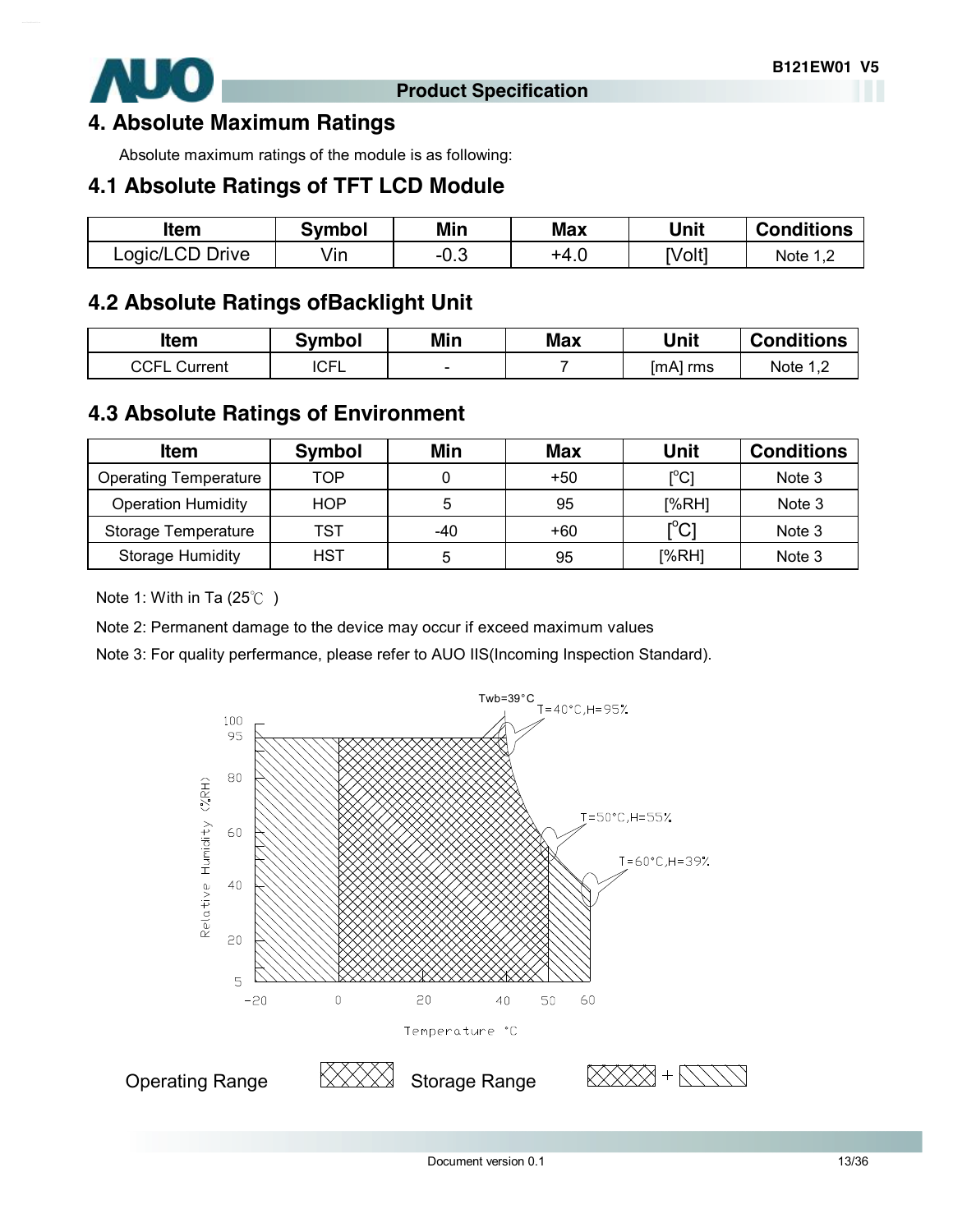

### **5. Electrical characteristics**

### **5.1 TFT LCD Module**

#### **5.1.1 Power Specification**

Input power specifications are as follows;

| <b>Symble</b> | <b>Parameter</b>      | Min | <b>Typ</b> | <b>Max</b> | <b>Units</b> | <b>Condition</b>       |
|---------------|-----------------------|-----|------------|------------|--------------|------------------------|
| <b>VDD</b>    | Logic/LCD Drive       | 3.0 | 3.3        | 3.6        | [Volt]       | Load Capacitance       |
|               | Voltage               |     |            |            |              | 20uF                   |
| <b>PDD</b>    | <b>VDD Power</b>      |     | 1.0        |            | <b>IWatt</b> | Max: All Black Pattern |
| <b>IDD</b>    | <b>IDD Current</b>    |     | 400        | 420        | mA           | Max: All Black Pattern |
| <b>IRush</b>  | <b>Inrush Current</b> |     |            | 1800       | mA           |                        |
| <b>VDDrp</b>  | Allowable             |     |            | 500        | [mV]         |                        |
|               | Logic/LCD Drive       |     |            |            | $p-p$        |                        |
|               | <b>Ripple Voltage</b> |     |            |            |              |                        |
| <b>VDDns</b>  | Allowable             |     |            | 100        | [mV]         |                        |
|               | Logic/LCD Drive       |     |            |            | $p-p$        |                        |
|               | <b>Ripple Noise</b>   |     |            |            |              |                        |

Note 1 : Measurement conditions:



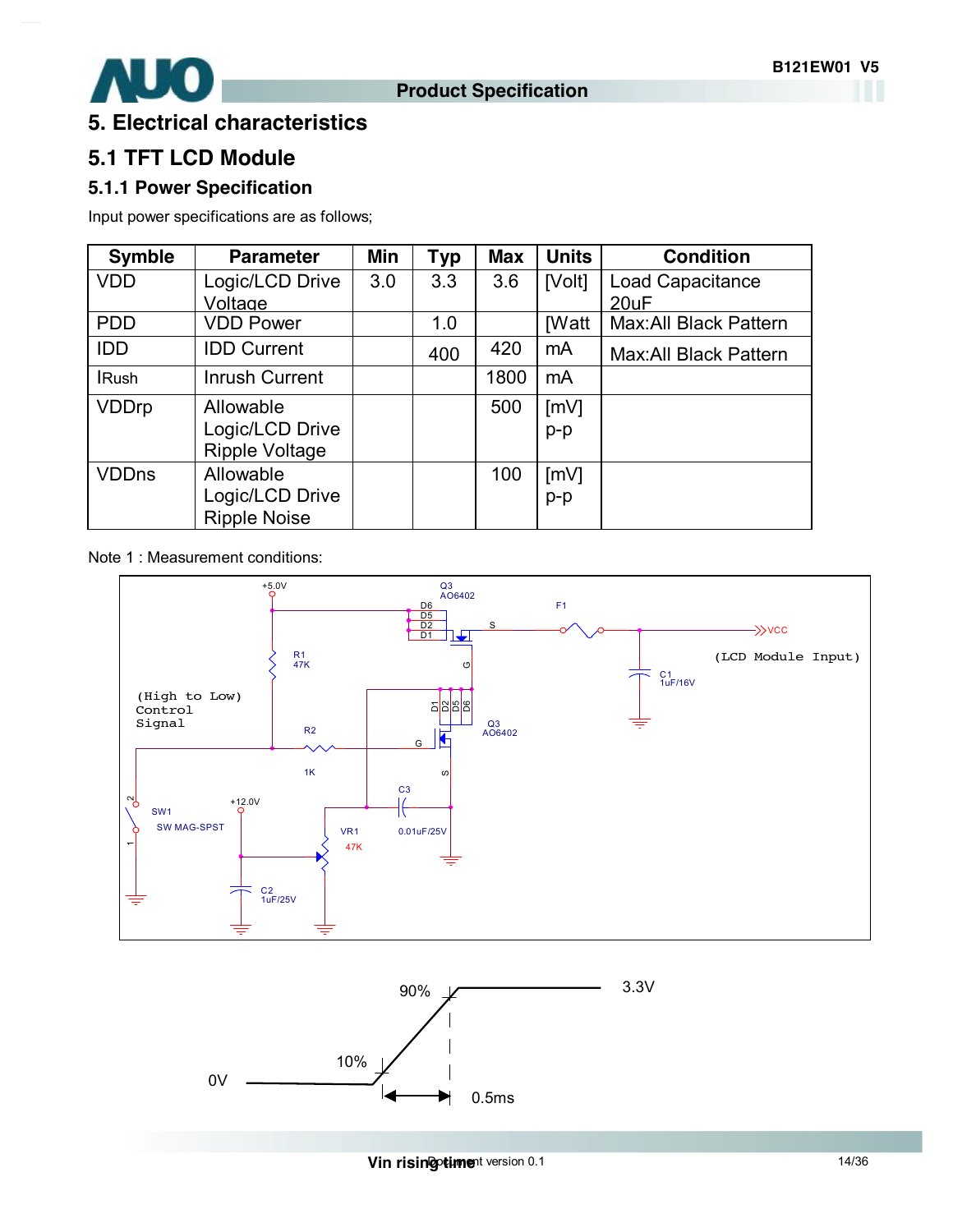

#### **5.1.2 Signal Electrical Characteristics**

Input signals shall be low or Hi-Z state when VDD is off.

It is recommended to refer the specifications of SN75LVDS86DGG(Texas Instruments) in detail.

Signal electrical characteristics are as follows;

| <b>Parameter</b> | <b>Condition</b>                                 | Min    | <b>Max</b> | Unit               |
|------------------|--------------------------------------------------|--------|------------|--------------------|
| Vth              | Differential Input High<br>Threshold (Vcm=+1.2V) |        | 100        | $\lceil mV \rceil$ |
| Vtl              | Differential Input Low<br>Threshold (Vcm=+1.2V)  | $-100$ |            | $\lceil mV \rceil$ |

Note: LVDS Signal Waveform



### **5.2 Backlight Unit**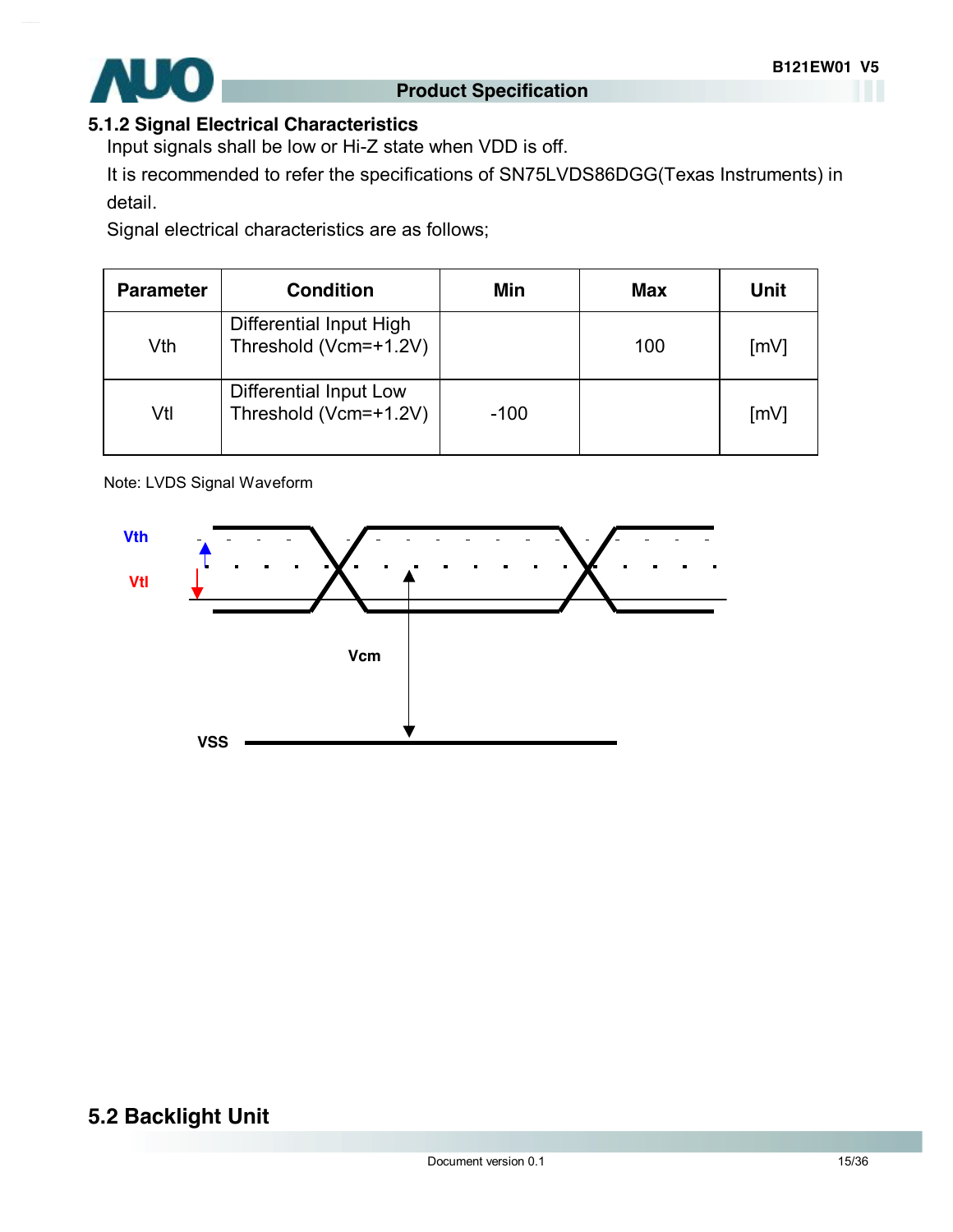

Parameter guideline for CCFL Inverter

| <b>Parameter</b>                          | Min     | Typ | <b>Max</b> | <b>Units</b>           | <b>Condition</b>                        |
|-------------------------------------------|---------|-----|------------|------------------------|-----------------------------------------|
| White Luminance<br>5 points average       | $180 -$ | 200 |            | $\lceil cd/m^2 \rceil$ | (Ta=25°் )                              |
| CCFL current(ICFL)                        | 5.5     | 6.0 | 6.5        | [mA]<br>rms            | $(Ta=25^{\circ}C)$<br>Note 2            |
| <b>CCFL Frequency(FCFL)</b>               | 50      | 60  | 70         | [KHz]                  | $(Ta=25^{\circ}C)$<br>Note 3,4          |
| <b>CCFL Ignition Voltage(Vs)</b>          | 1400    |     |            | [Volt]<br>rms          | $(Ta=0^{\circ}C)$<br>Note 5             |
| <b>CCFL Voltage (Reference)</b><br>(VCFL) |         | 580 |            | [Volt]<br>rms          | $(Ta=25^{\circ}C)$<br>Note 6            |
| <b>CCFL Power consumption</b><br>(PCFL)   |         | 3.5 |            | [Watt]                 | $(Ta=25^{\circ}C)$<br>Note <sub>6</sub> |

Note 1: Typ are AUO recommended Design Points.

\*1 All of characteristics listed are measured under the condition using the AUO Test inverter.

\*2 In case of using an inverter other than listed, it is recommended to check the inverter carefully. Sometimes, interfering noise stripes appear on the screen, and substandard luminance or flicker at low power may happen.

\*3 In designing an inverter, it is suggested to check safety circuit very carefully. Impedance of CFL, for instance, becomes more than 1 [M ohm] when CFL is damaged.

\*4 Generally, CFL has some amount of delay time after applying kick-off voltage. It is recommended to keep on applying kick-off voltage for 1 [Sec] until discharge.

\*5 CFL discharge frequency must be carefully chosen so as not to produce interfering noise stripes on the screen.

\*6 Reducing CFL current increases CFL discharge voltage and generally increases CFL discharge frequency. So all the parameters of an inverter should be carefully designed so as not to produce too much leakage current from high-voltage output of the inverter.

Note 2: It should be employed the inverter which has "Duty Dimming", if ICFL is less than 4mA.

- Note 3: CFL discharge frequency should be carefully determined to avoid interference between inverter and TFT LCD.
- Note 4: The frequency range will not affect to lamp life and reliability characteristics.
- Note 5: CFL inverter should be able to give out a power that has a generating capacity of over

1,430 voltage. Lamp units need 1,400 voltage minimum for ignition.

Note 6: Calculator value for reference (ICFL×VCFL=PCFL)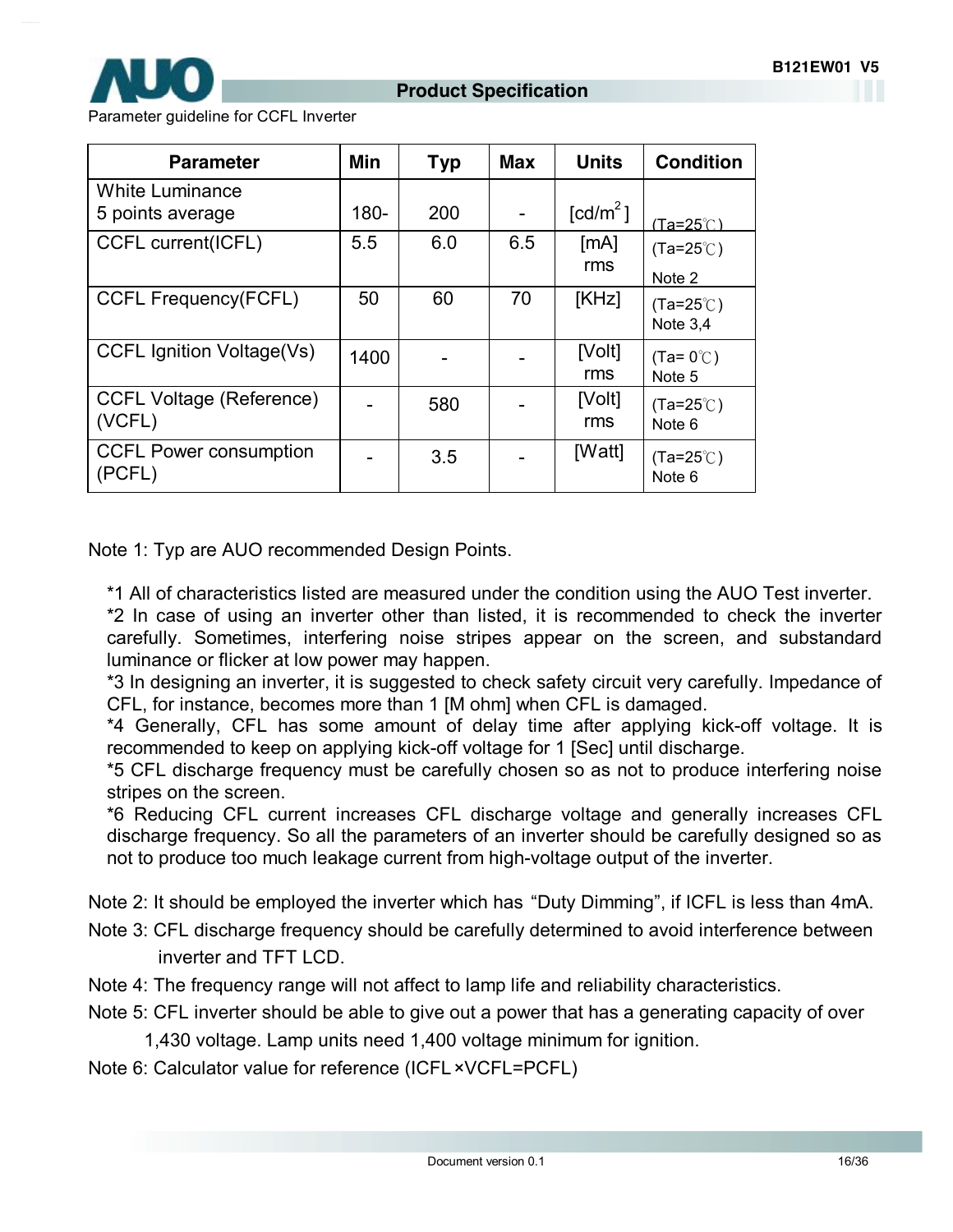

Note 7: Requirements for a system inverter design, which is intended to have a better display performance, a better power efficiency and a more reliable lamp, are following.

It shall help increase the lamp lifetime and reduce leakage current.

- a. The asymmetry rate of the inverter waveform should be less than 10%.
- b. The distortion rate of the waveform should bewithin  $\sqrt{2}$  ±10%.
- \* Inverter output waveform had better be more similar to ideal sine wave.



\* Asymmetry rate:  $|||_{p} - |||_{-p} ||/||_{rms} * 100\%$ \* Distortion rate  $\mathsf{I}_{\mathsf{p}}$  (or  $\mathsf{I}_{\mathsf{-p}}$ ) /  $\mathsf{I}_{\mathsf{rms}}$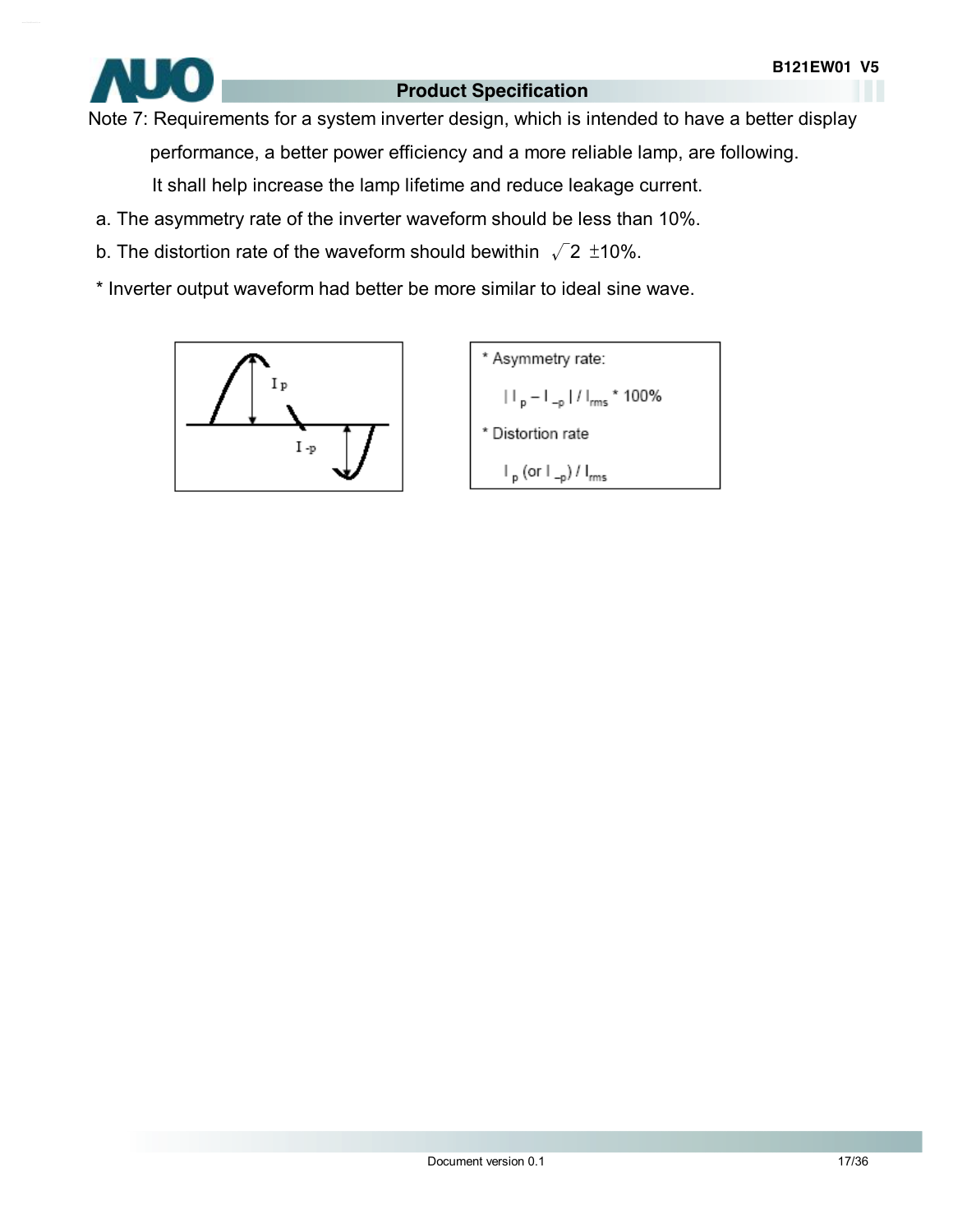



### **6. Signal Characteristic**

### **6.1 Pixel Format Image**

Following figure shows the relationship of the input signals and LCD pixel format.

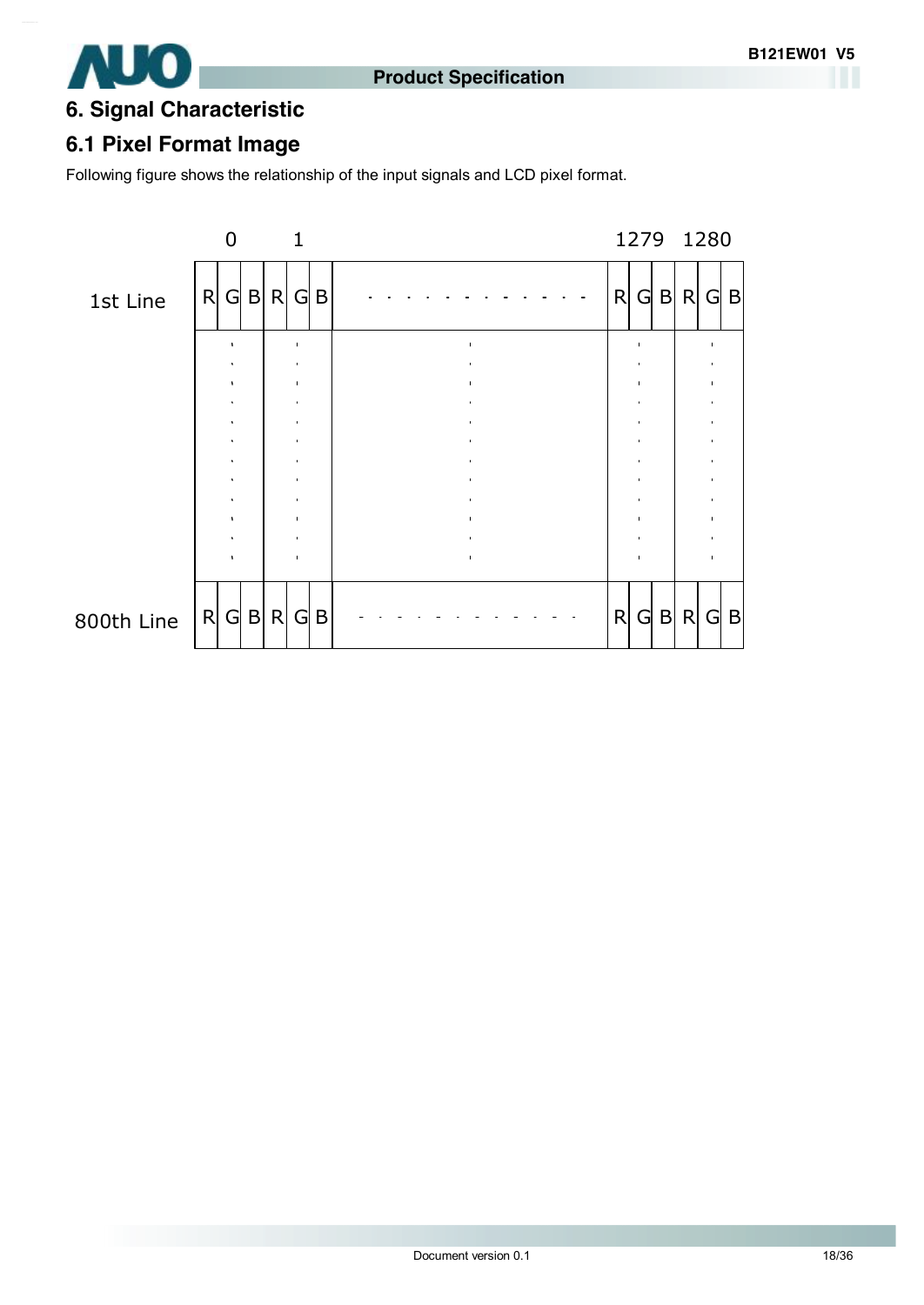

### **6.2 The input data format**



| <b>Signal Name</b> | <b>Description</b>                      |                                                                         |
|--------------------|-----------------------------------------|-------------------------------------------------------------------------|
| RED <sub>5</sub>   | Red Data 5 (MSB)                        | Red-pixel Data                                                          |
| RED4               | Red Data 4                              | Each red pixel's brightness data consists of                            |
| RED <sub>3</sub>   | Red Data 3                              | these 6 bits pixel data.                                                |
| RED <sub>2</sub>   | Red Data 2                              |                                                                         |
| RED <sub>1</sub>   | Red Data 1                              |                                                                         |
| RED <sub>0</sub>   | Red Data 0 (LSB)                        |                                                                         |
|                    |                                         |                                                                         |
|                    | Red-pixel Data                          |                                                                         |
| <b>GREEN 5</b>     | Green Data 5 (MSB)                      | Green-pixel Data                                                        |
| <b>GREEN 4</b>     | Green Data 4                            | Each green pixel's brightness data consists of                          |
| <b>GREEN 3</b>     | Green Data 3                            | these 6 bits pixel data.                                                |
| <b>GREEN 2</b>     | Green Data 2                            |                                                                         |
| <b>GREEN1</b>      | Green Data 1                            |                                                                         |
| <b>GREEN 0</b>     | Green Data 0 (LSB)                      |                                                                         |
|                    |                                         |                                                                         |
| <b>BLUE 5</b>      | Green-pixel Data                        |                                                                         |
| <b>BLUE 4</b>      | Blue Data 5 (MSB)<br><b>Blue Data 4</b> | <b>Blue-pixel Data</b><br>Each blue pixel's brightness data consists of |
| <b>BLUE 3</b>      | <b>Blue Data 3</b>                      | these 6 bits pixel data.                                                |
| <b>BLUE 2</b>      | <b>Blue Data 2</b>                      |                                                                         |
| <b>BLUE 1</b>      | <b>Blue Data 1</b>                      |                                                                         |
| <b>BLUE 0</b>      | Blue Data 0 (LSB)                       |                                                                         |
|                    |                                         |                                                                         |
|                    | <b>Blue-pixel Data</b>                  |                                                                         |
| <b>DTCLK</b>       | Data Clock                              | The typical frequency is 68.9 MHZ The signal                            |
|                    |                                         | is used to strobe the pixel data and DSPTMG                             |
|                    |                                         | signals. All pixel data shall be valid at the falling                   |
|                    |                                         | edge when the DSPTMG signal is high.                                    |
| <b>DSPTMG</b>      | <b>Display Timing</b>                   | This signal is strobed at the falling edge of                           |
|                    |                                         | -DTCLK. When the signal is high, the pixel data                         |
|                    |                                         | shall be valid to be displayed.                                         |
| <b>VSYNC</b>       | <b>Vertical Sync</b>                    | The signal is synchronized to -DTCLK.                                   |
| <b>HSYNC</b>       | <b>Horizontal Sync</b>                  | The signal is synchronized to -DTCLK.                                   |

Note: Output signals from any system shall be low or Hi-Z state when VDD is off.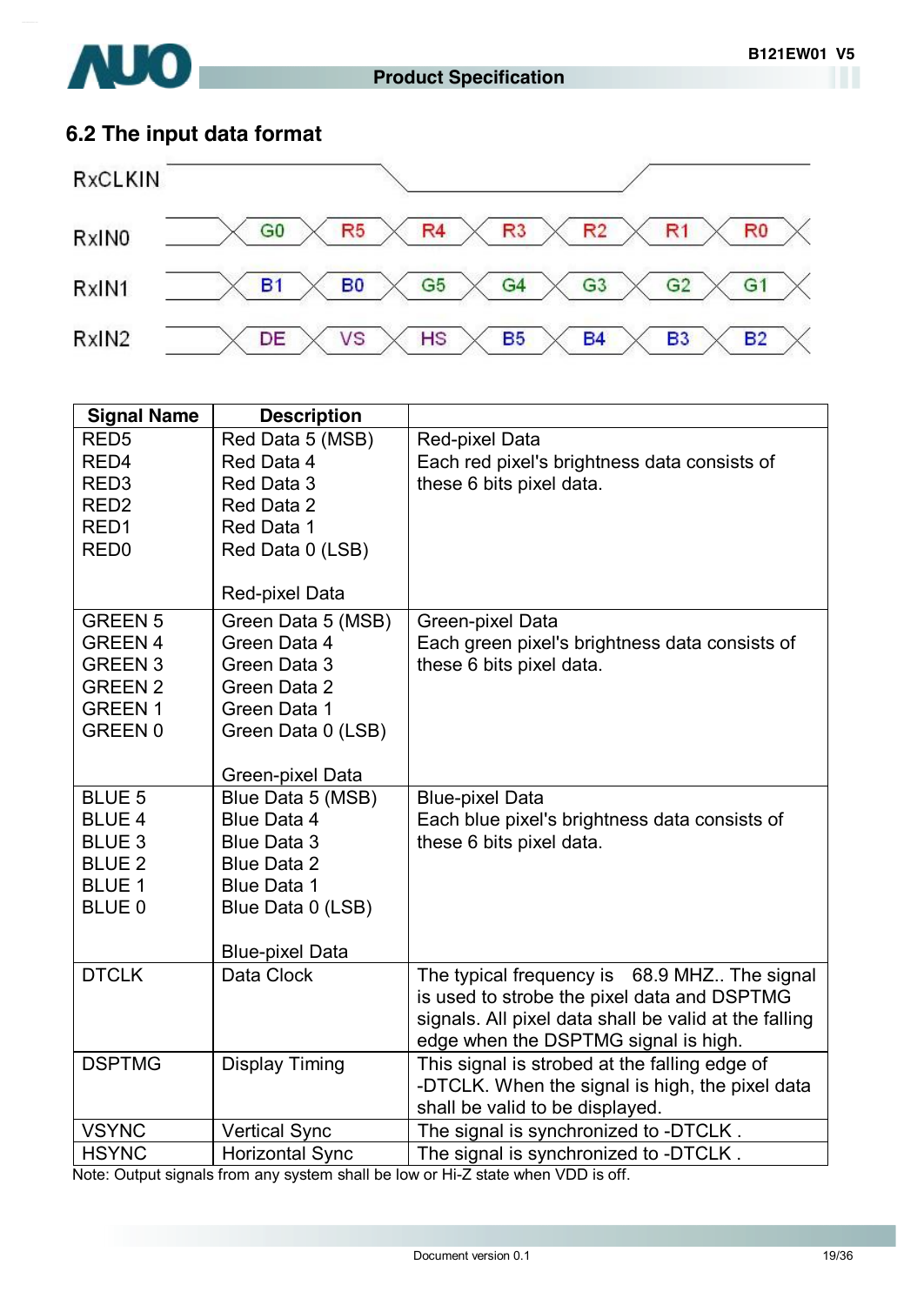

### **6.3 Signal Description**

The LVDS receiver equipped in this LCD module is compatible with SN75LVDS86 standard. LVDS is a differential signal technology for LCD interface and high speed data transfer device. Transmitter shall be SN75LVDS84 (negative edge sampling) or compatible**.** 

| <b>Signal Name</b>  | <b>Description</b>                                               |
|---------------------|------------------------------------------------------------------|
| RxINON, RxINOP      | LVDS differential data input (Red0-Red5, Green0)                 |
| RxIN1N, RxIN1P      | LVDS differential data input (Green1-Green5, Blue0-Blue1)        |
| RxIN2N, RxIN2P      | LVDS differential data input (Blue2-Blue5, Hsync, Vsync, DSPTMG) |
| RxCLKINN, RxCLKIN0P | LVDS differential clock input                                    |
| <b>VDD</b>          | +3.3V Power Supply                                               |
| <b>GND</b>          | Ground                                                           |

Note1: Start from right side

Note2: Please follow VESA.

Note3: Input signals shall be low or Hi-Z state when VDD is off. Internal circuit of LVDS inputs are as following.

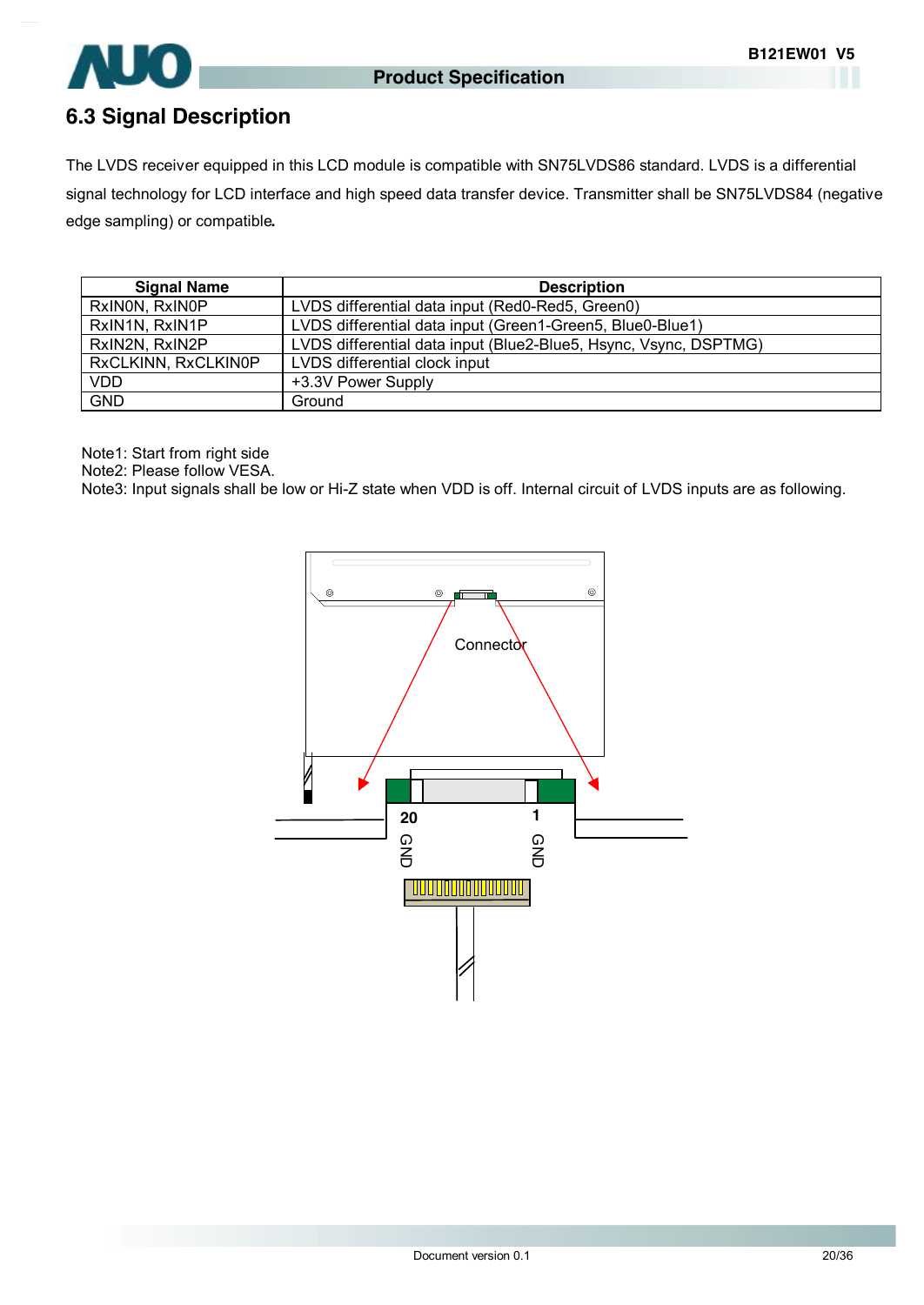

The module uses a 100ohm resistor between positive and negative data lines of each receiver input

|         |             |              | LVDS Receiver |  |
|---------|-------------|--------------|---------------|--|
| Pin No. |             |              |               |  |
|         | 8 RxINO-    | R            |               |  |
|         | 9 RxIN0+    |              |               |  |
|         | 11 RxIN1-   |              |               |  |
|         | 12 RxIN1+   | $\mathsf{R}$ |               |  |
|         | 14 RxIN2-   |              |               |  |
|         | 15 RxIN2+   | R            |               |  |
|         | 17 RxCLKIN- |              |               |  |
|         | 18 RxCLKIN+ | $\mathsf{R}$ |               |  |
|         |             |              |               |  |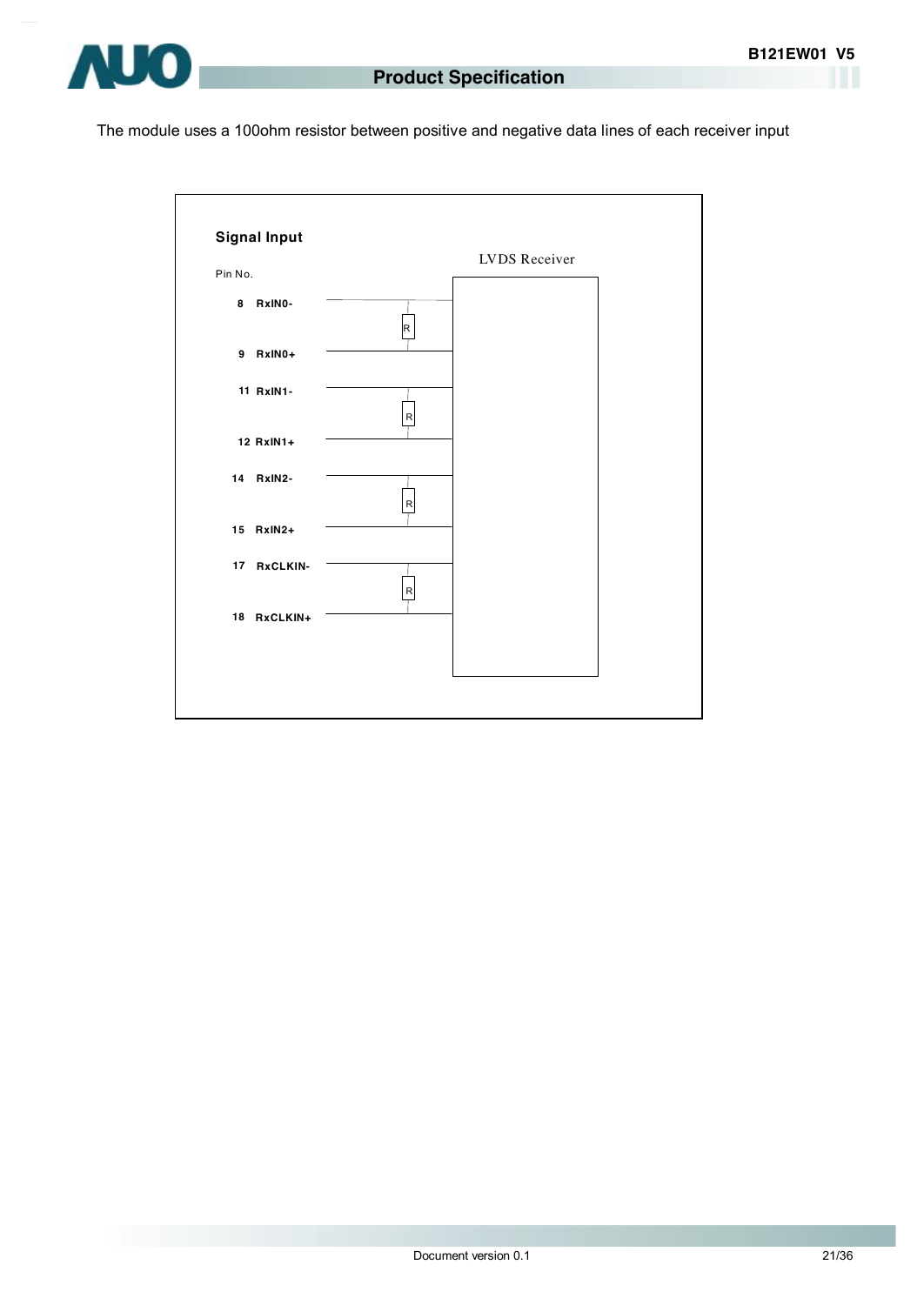

#### **6.4 Interface Timing**

#### **6.4.1 Timing Characteristics**

Basically, interface timings should match the 1280x800 /60Hz manufacturing guide line timing.

| <b>Parameter</b>          |          | Symbol                        | Min.                     | Typ. | Max.                     | <b>Unit</b>        |
|---------------------------|----------|-------------------------------|--------------------------|------|--------------------------|--------------------|
| <b>Frame Rate</b>         |          |                               | 50                       | 60   |                          | Hz                 |
| Clock frequency           |          | $1/\mathsf{T}_{\text{Clock}}$ | 62                       | 68.9 | 72                       | <b>MHz</b>         |
|                           | Period   | $\mathsf{T}_\mathsf{V}$       | 803                      | 816  | 832                      |                    |
| Vertical                  | Active   | T <sub>VD</sub>               | 800                      | 800  | 800                      | $T_{Line}$         |
| Section                   | Blanking | $T_{VB}$                      | 3                        | 16   | 32                       |                    |
|                           | Period   | Tн                            | 1302                     | 1408 | 1700                     |                    |
| Horizontal                | Active   | T <sub>HD</sub>               | $\overline{\phantom{0}}$ | 1280 | $\overline{\phantom{a}}$ | $T_{\text{Clock}}$ |
| Section                   | Blanking | $\mathsf{T}_{\mathsf{HB}}$    | 22                       | 128  | 420                      |                    |
| End-frame checking period |          | tEF                           |                          | 2    |                          | $T_{Line}$         |
| DE checking period        |          | tDE                           |                          | 6400 |                          | $T_{Line}$         |

**Note** : DE mode only

#### **6.4.2 Timing diagram**

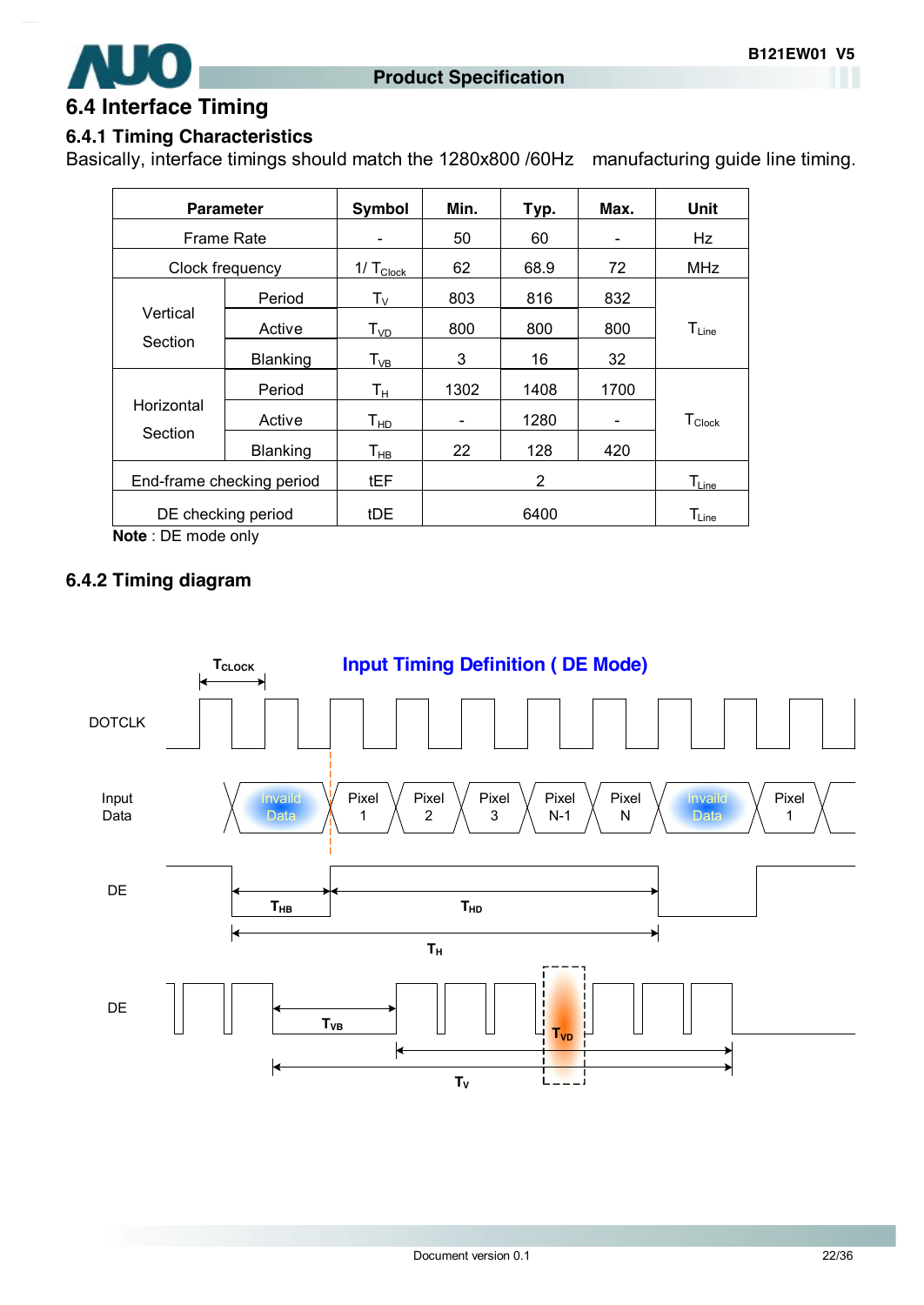

#### 6.5 Power ON/OFF Sequence

VDD power and lamp on/off sequence is as follows. Interface signals are also shown in the chart. Signals from any system shall be Hi-Z state or low level when VDD is off.



#### **Power Sequence Timing**

|                  | Value |      |      |              |
|------------------|-------|------|------|--------------|
| <b>Parameter</b> | Min.  | Typ. | Max. | <b>Units</b> |
| T <sub>1</sub>   | 0.5   |      | 10   | (ms)         |
| T <sub>2</sub>   | 0     |      | 50   | (ms)         |
| T <sub>3</sub>   | 0     |      | 50   | (ms)         |
| T <sub>4</sub>   | 500   |      |      | (ms)         |
| T <sub>5</sub>   | 200   |      |      | (ms)         |
| T <sub>6</sub>   | 200   |      |      | (ms)         |
| T7               | n     |      | 10   | (ms)         |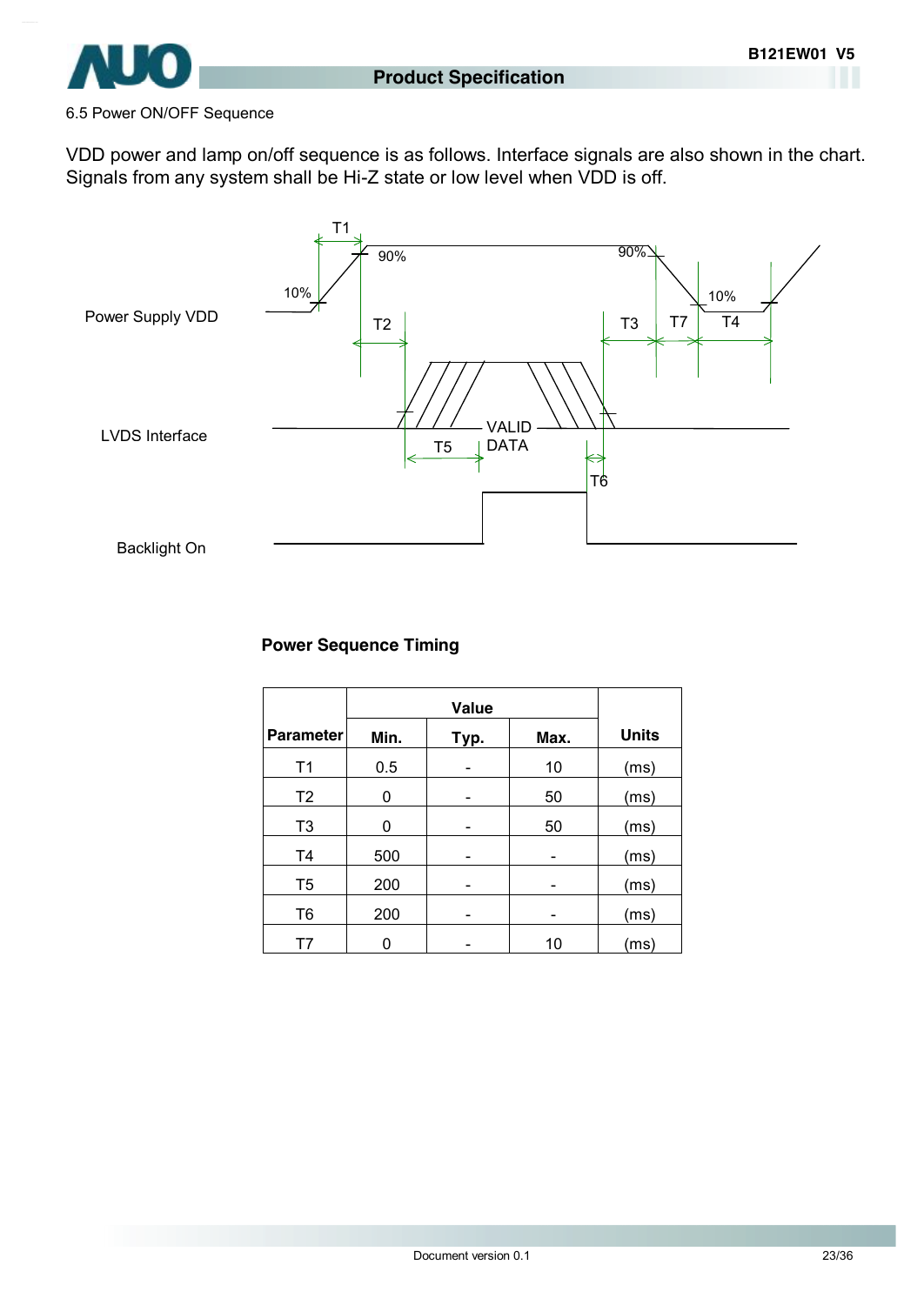

# **7. Connector & Pin Assignment**

Physical interface is described as for the connector on module.

These connectors are capable of accommodating the following signals and will be following components.

### **7.1 TFT LCD Module**

#### **(A) CONNECTOR**

| <b>Connector Name / Designation</b> | For Signal Connector       |
|-------------------------------------|----------------------------|
| <b>Manufacturer</b>                 | Hirose                     |
| Type / Part Number                  | DF19L-20P-1H               |
| <b>Mating Housing/Part Number</b>   | DF19G-20S-1C or compatible |

#### **(B) Signal Pin**

| Pin# | <b>Signal Name</b> | Pin# | <b>Signal Name</b>  |
|------|--------------------|------|---------------------|
|      | <b>GND</b>         | 2    | <b>VDD</b>          |
| 3    | VDD                | 4    | <b>VDDEDID</b>      |
| 5    | <b>AGING</b>       | 6    | CLK <sub>EDID</sub> |
|      | <b>DATAEDID</b>    | 8    | <b>RxINON</b>       |
| 9    | <b>RxINOP</b>      | 10   | <b>GND</b>          |
| 11   | RxIN1N             | 12   | RxIN1P              |
| 13   | <b>GND</b>         | 14   | RxIN2N              |
| 15   | RxIN2P             | 16   | <b>GND</b>          |
| 17   | <b>RxCLKINN</b>    | 18   | <b>RxCLKINP</b>     |
| 19   | GND                | 20   | <b>GND</b>          |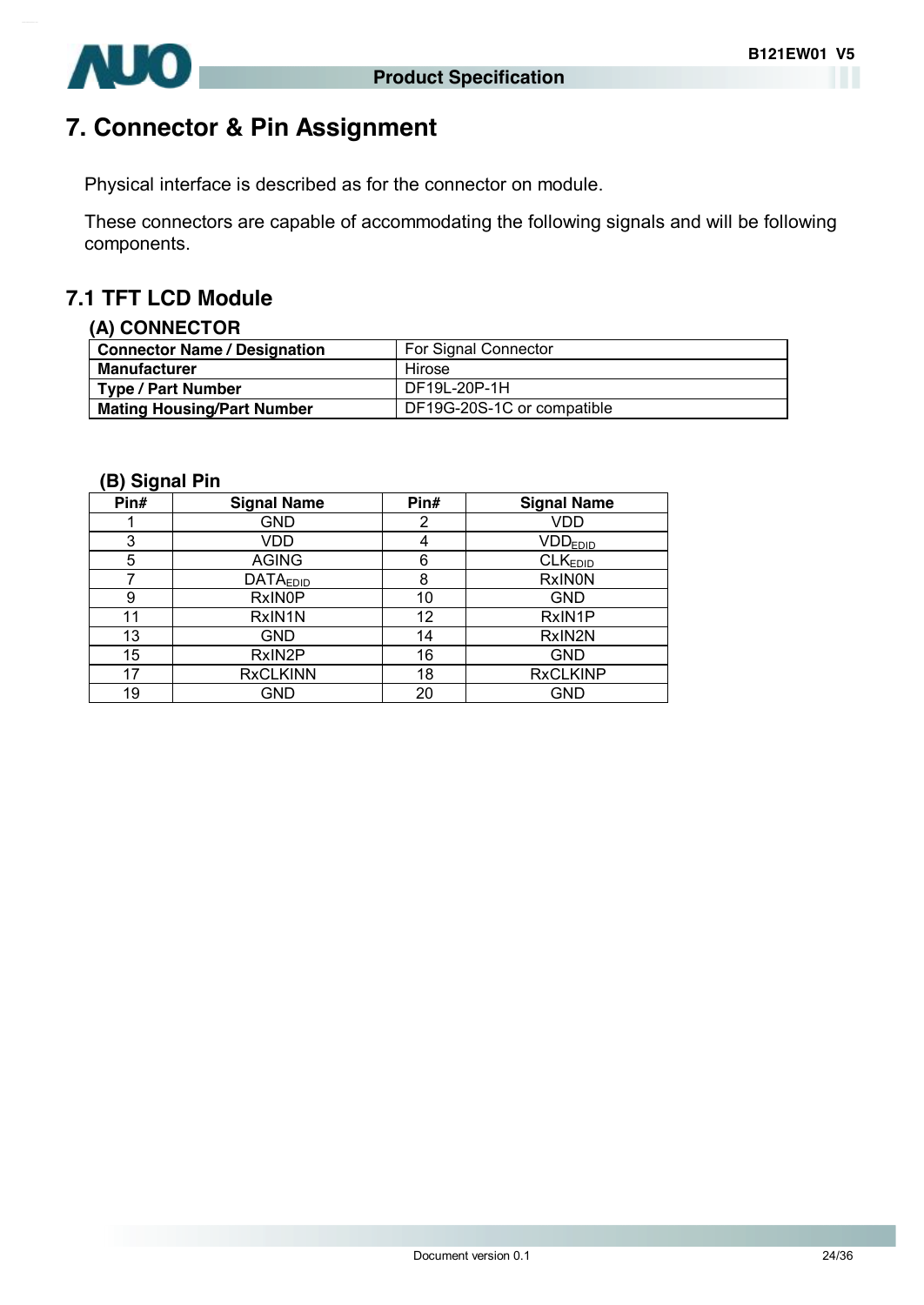

### **7.2 Backlight Unit**

Physical interface is described as for the connector on module.

These connectors are capable of accommodating the following signals and will be following components.

| <b>Connector Name / Designation</b> | <b>For Lamp Connector</b> |
|-------------------------------------|---------------------------|
| Manufacturer                        | <b>JST</b>                |
| Type / Part Number                  | <b>BHSR-02VS-1</b>        |
| Mating Type / Part Number           | SM02B-BHSS-1-TB           |

### **7.3 Signal for Lamp connector**

| Pin # | <b>Cable color</b> | <b>Signal Name</b> |
|-------|--------------------|--------------------|
|       | Red                | Lamp High Voltage  |
|       | White              | Lamp Low Voltage   |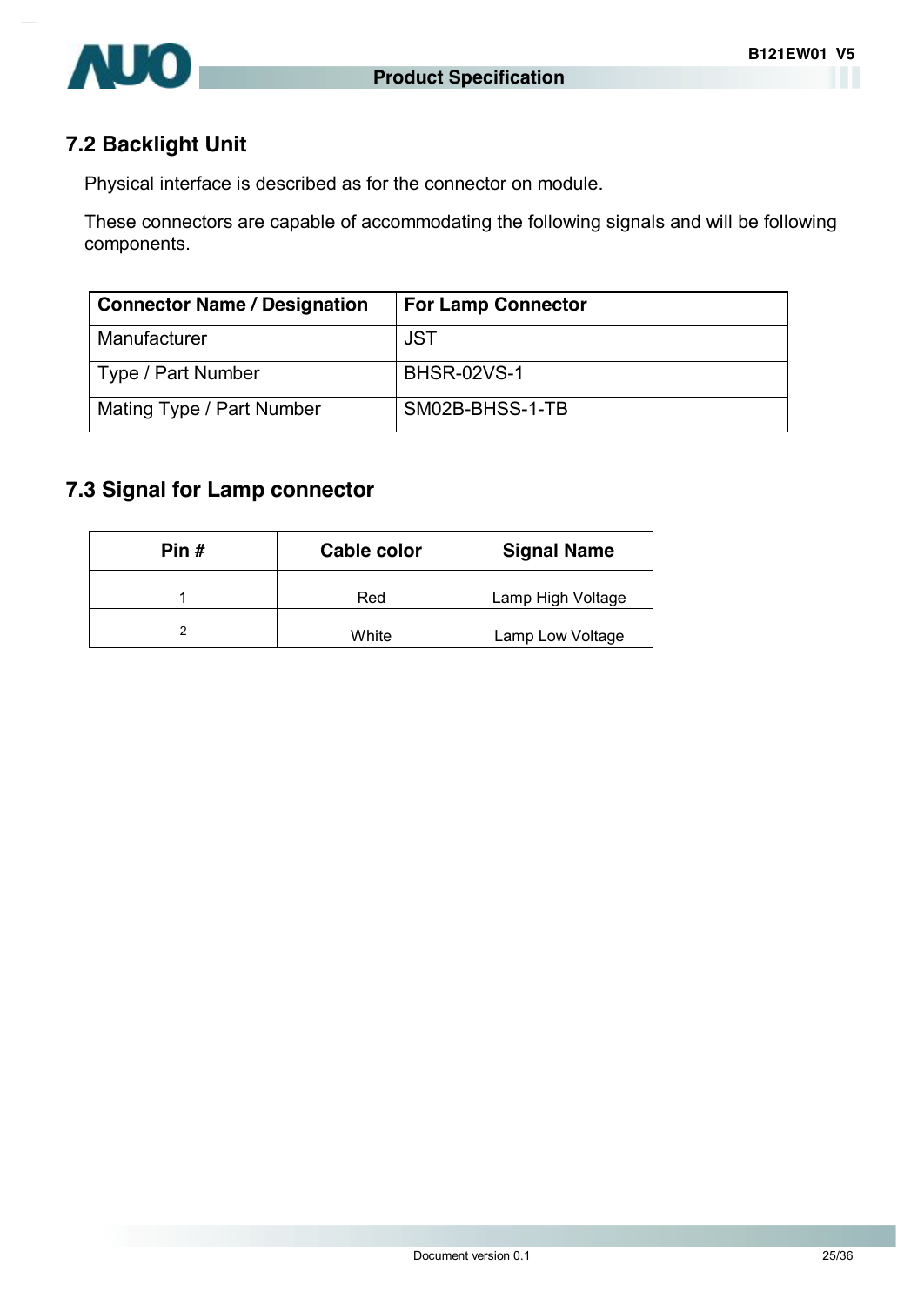

### **8. Vibration and Shock Test**

### **8.1 Vibration Test**

#### **Test Spec:**

| Test method:  | Non-Operation                  |
|---------------|--------------------------------|
| Acceleration: | 1.5G                           |
| Frequency:    | 26 - 500Hz Random              |
| Sweep:        | 30 Minutes each Axis (X, Y, Z) |

## **8.2 Shock Test Spec:**

#### **Test Spec:**

| Test method:  | Non-Operation                  |
|---------------|--------------------------------|
| Acceleration: | 220 G, Half sine wave          |
| Active time:  | 2 <sub>ms</sub>                |
| Pulse:        | X, Y, Z one time for each side |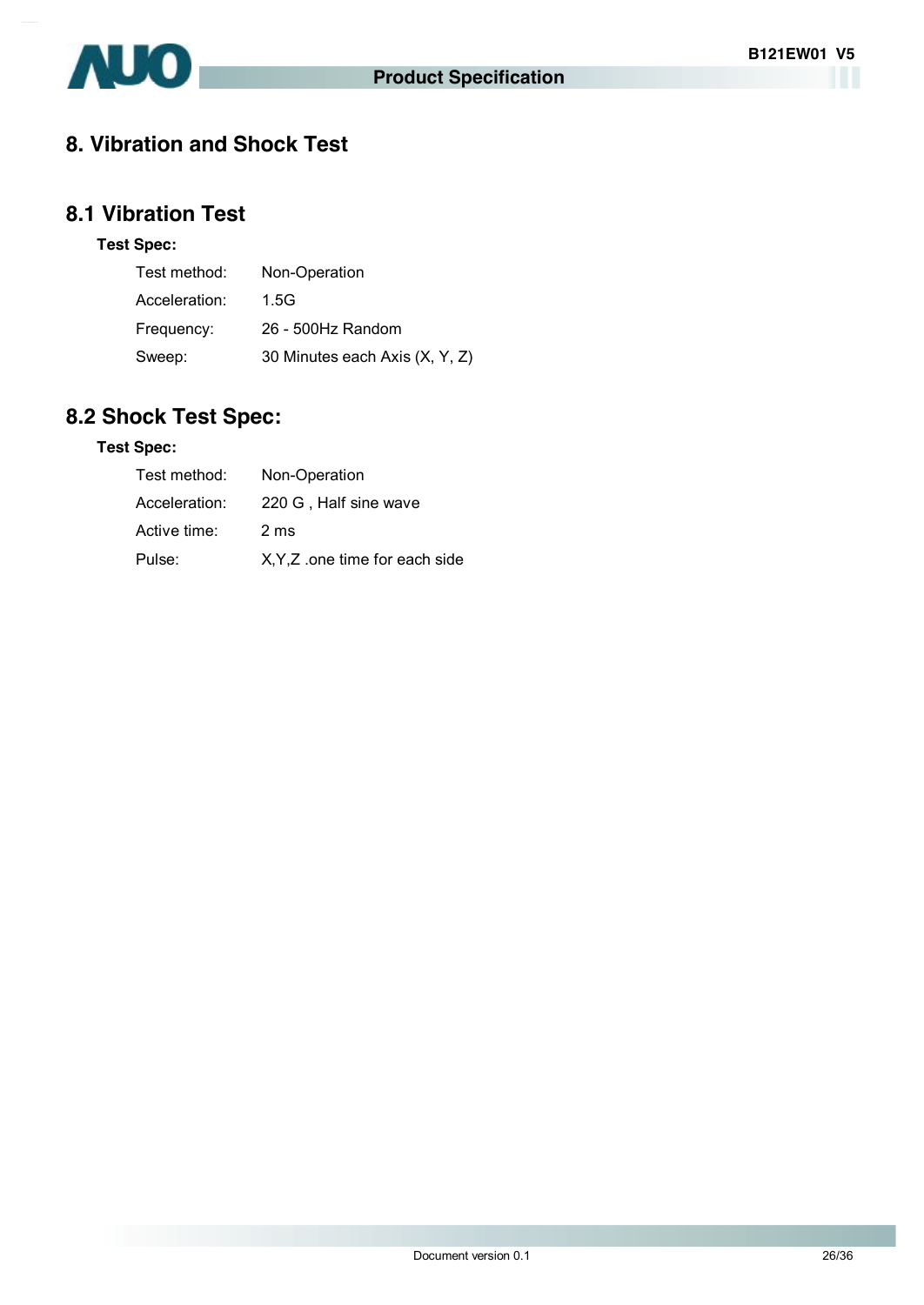

### **9. Reliability**

| <b>Items</b>                             | <b>Required Condition</b>                                                                                    | <b>Note</b> |
|------------------------------------------|--------------------------------------------------------------------------------------------------------------|-------------|
| Temperature<br>Humidity Bias             | 40℃/95%,250Hr                                                                                                |             |
| High Temperature<br>Operation            | 50℃/Dry,250Hr                                                                                                |             |
| Low Temperature<br>Operation             | $0^\circ\text{C}$ , 250Hr                                                                                    |             |
| On/Off Test                              | ON/30 sec. OFF/30sec., 30,000 cycles                                                                         |             |
| Hot Storage                              | 65°℃/20% RH ,250 hours                                                                                       |             |
| Cold Storage                             | -40℃/50% RH ,250 hours                                                                                       |             |
|                                          | Thermal Shock Test $ -40^{\circ}\text{C}/20$ min $,65^{\circ}\text{C}/20$ min 300 cycles                     |             |
| <b>Hot Start Test</b>                    | $50^{\circ}$ C/1 Hr min. power on/off per 5 minutes, 5 times                                                 |             |
| <b>Cold Start Test</b>                   | $0^{\circ}$ C/1 Hr min. power on/off per 5 minutes, 5 times                                                  |             |
| <b>Shock Test</b><br>(Non-Operating)     | 220G, 2ms, Half-sine wave                                                                                    |             |
| <b>Vibration Test</b><br>(Non-Operating) | Random vibration, 1.5 G zero-to-peak, 26 to 500 Hz,<br>30 mins in each of three mutually perpendicular axes. |             |
| <b>ESD</b>                               | Contact:<br>±8KV/ operation<br>±15KV / operation<br>Air :                                                    |             |
| Room temperature<br>Test                 | $25^{\circ}$ C, 2000 hours, Operating with loop pattern                                                      |             |

Note1: According to EN61000-4-2 , ESD class B: Some performance degradation allowed. No data lost

. Self-recoverable. No hardware failures.

Note2: CCFL Life time: 10,000 hours minimum under normal module usage.

Note3: MTBF (Excluding the CCFL): 30,000 hours with a confidence level 90%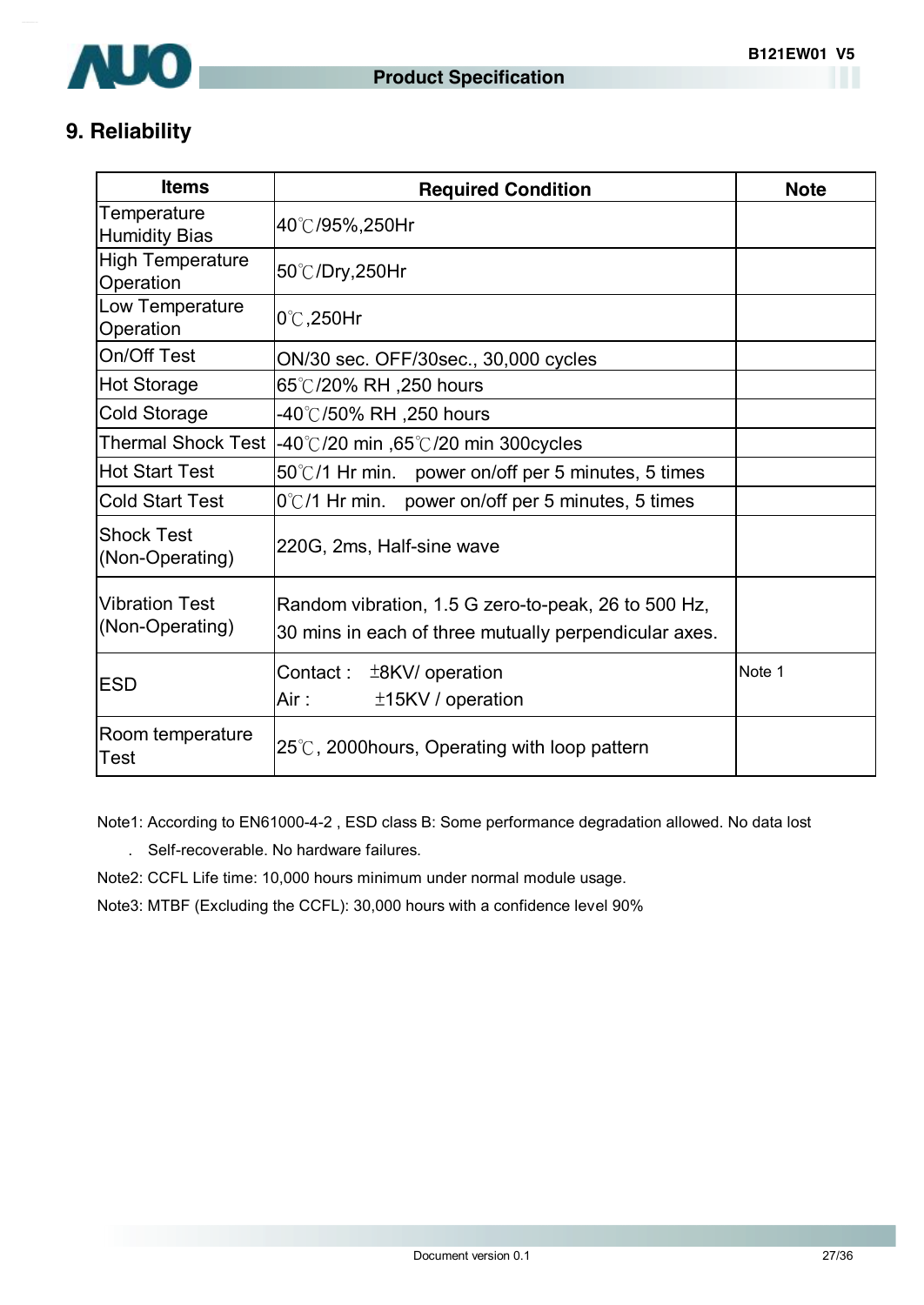### **10. Mechanical Characteristics**

### **10.1 LCM Outline Dimension**

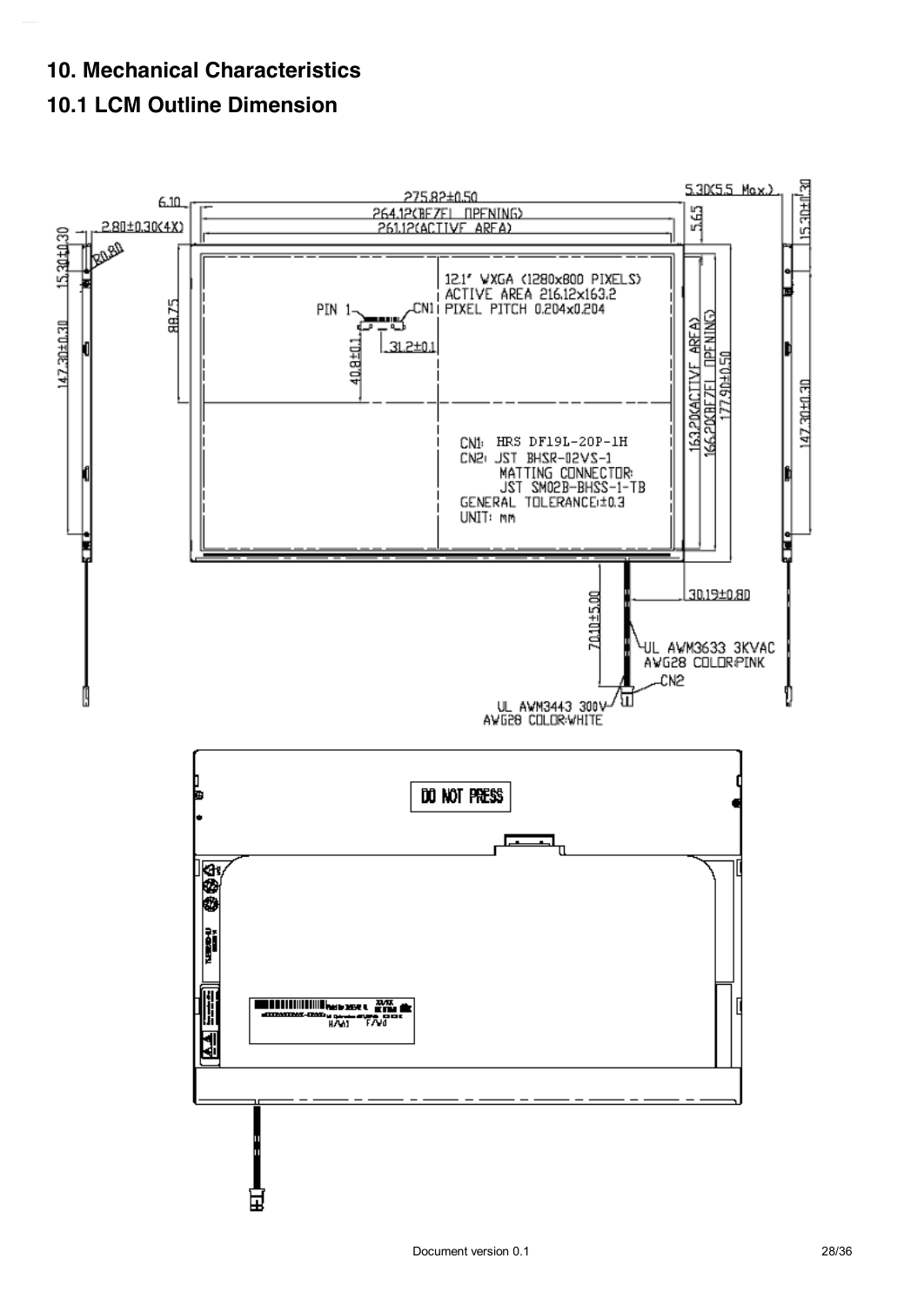### **10.2 Screw Hole Depth and Center Position**

Screw hole minimum depth, from side surface =2.5 mm (See drawing)

Screw hole center location, from front surface =  $3.7 \pm 0.2$ mm (See drawing) Screw Torque: Maximum 2.5 kgf-cm

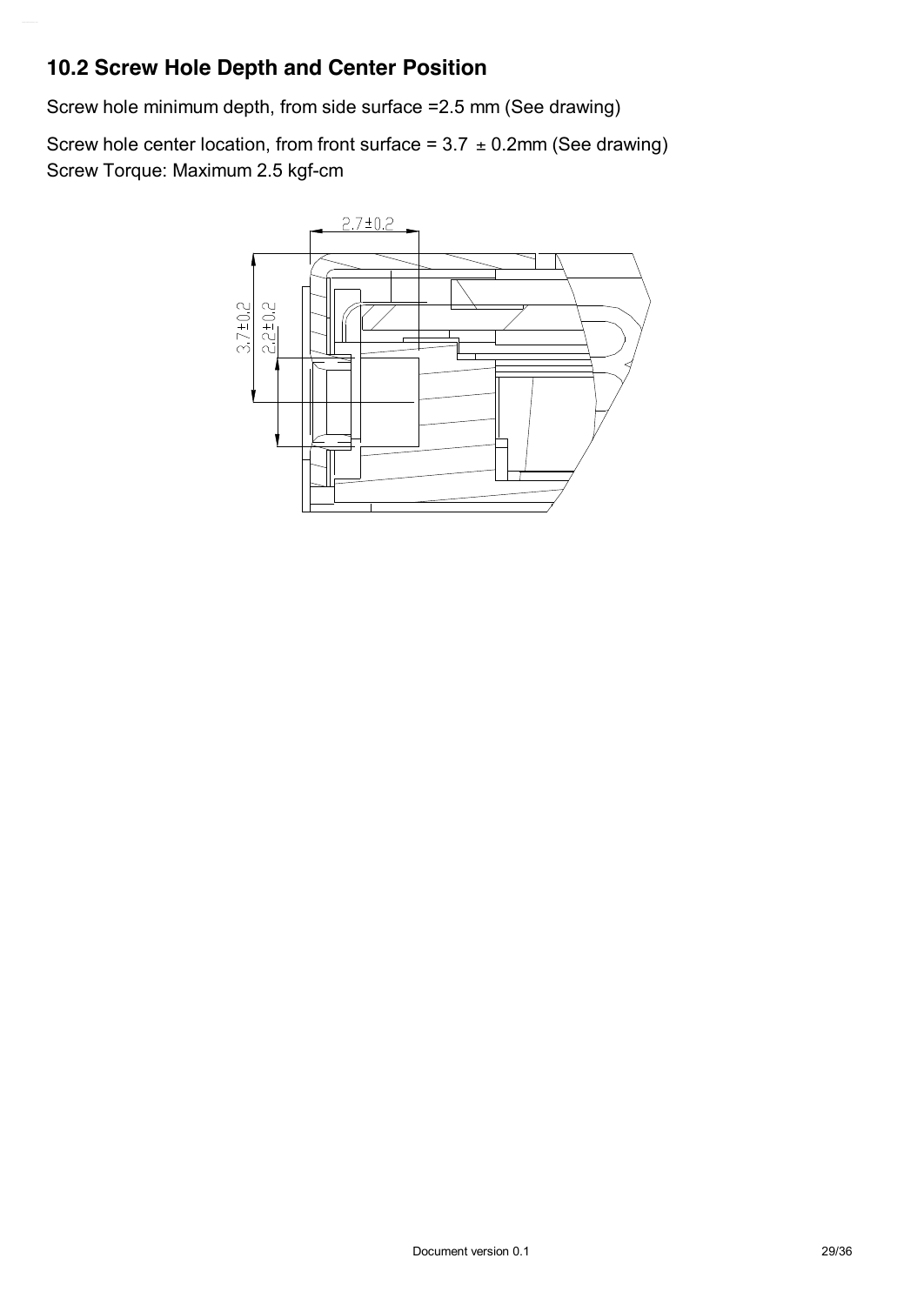## **11. Shipping and Package**

### **11.1 Shipping Label Format**



#### **Note 1:**

| <b>IC Combination</b>       | <b>Control Code</b> | <b>H/W</b> |  |  |
|-----------------------------|---------------------|------------|--|--|
| Source IC:NT<br>Gate IC: NT | <b>OAXXX</b>        | OΑ         |  |  |
| Source TSB<br>Gate IC: NEC  | 1AXXX               | 1Α         |  |  |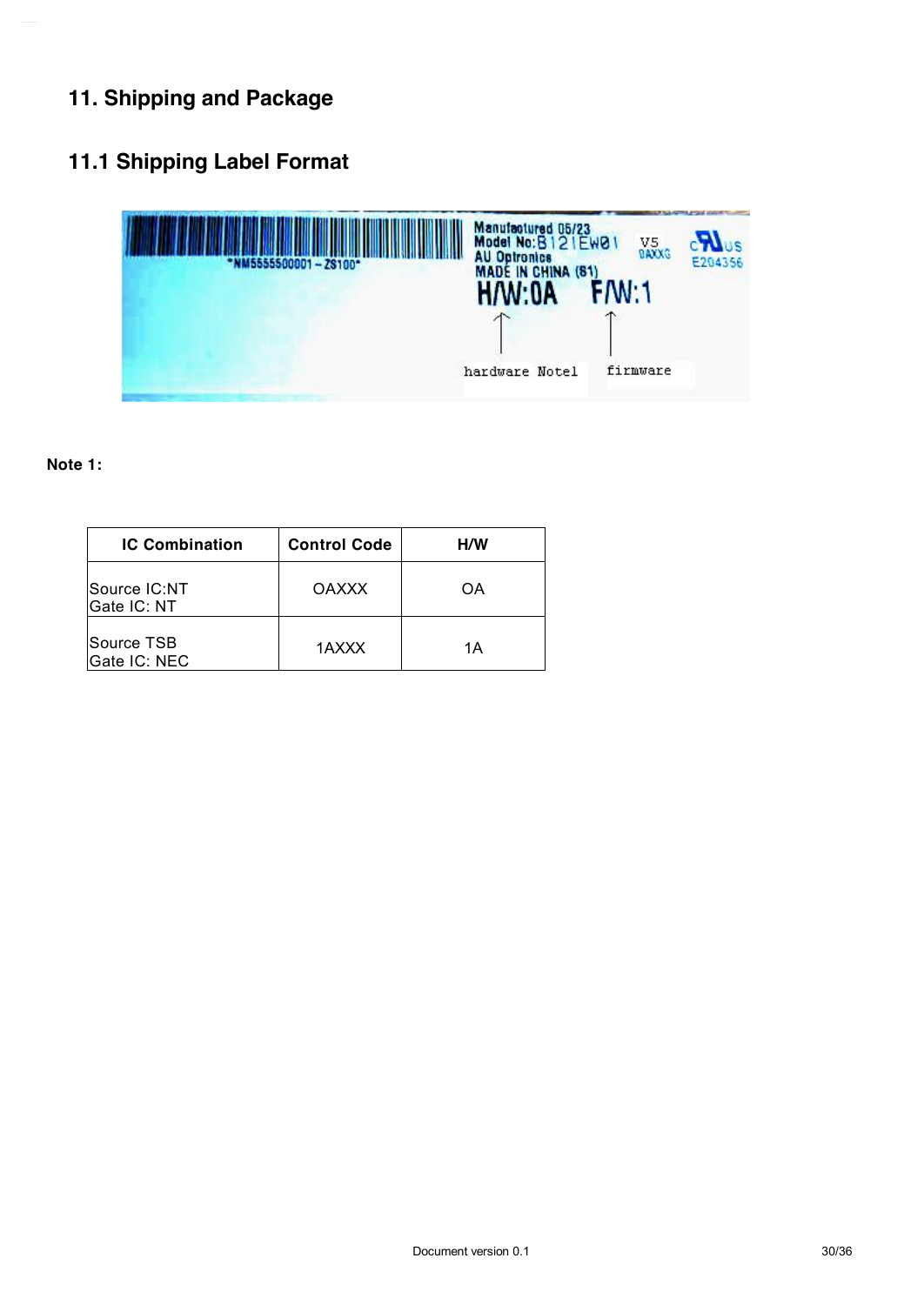### **11.2. Carton package**

The outside dimension of carton is 486 (L)mm x 286 (W)mm x 360 (H)mm



### **11.3 Shipping package of palletizing sequence**



Note : Limit of box palletizing = Max 3 layers(ship and stock conditions)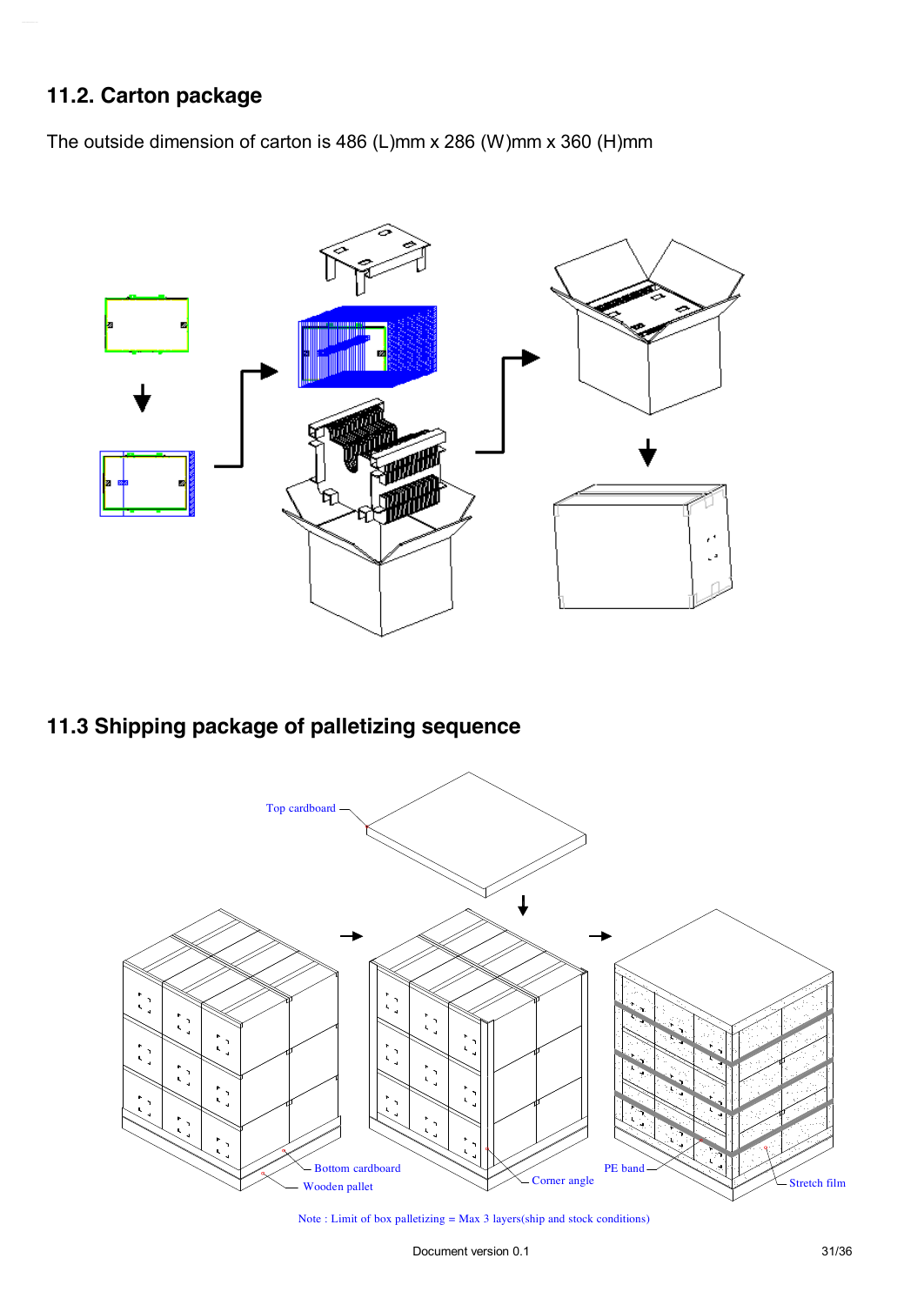# **12. Appendix: EDID description**

| <b>HEX</b>     | <b>FUNCTION</b>            | Valu<br>e<br><b>HEX</b> | Value<br><b>BIN</b>              | Value<br><b>DEC</b> | <b>Notes</b>                   |
|----------------|----------------------------|-------------------------|----------------------------------|---------------------|--------------------------------|
| 00             | Header                     | 00                      | 00000000                         | 0                   |                                |
| 01             |                            | FF                      | 11111111                         | 255                 |                                |
| 02<br>03       |                            | FF<br>FF                | 11111111<br>11111111             | 255<br>255          |                                |
| 04             |                            | FF                      | 11111111                         | 255                 |                                |
| 05             |                            | FF                      | 11111111                         | 255                 |                                |
| 06             |                            | FF                      | 11111111                         | 255                 |                                |
| 07             |                            | 00                      | 00000000                         | 0                   |                                |
| 08             | EISA Manuf. Code LSB       | 06                      | 00000110                         | 6                   |                                |
| 09             | Compressed ASCII           | <b>AF</b>               | 10101111                         | 175                 |                                |
| 0A             | Panel size, resolution     | 14                      | 00010100                         | 20                  | Panel size and resolution      |
| 0 <sub>B</sub> | Module number, version     | 15                      | 00010101                         | 21                  | Model and version number       |
| OC             |                            | 00                      | 00000000                         | 0                   | <b>Fixed code</b>              |
| 0 <sub>D</sub> |                            | 00                      | 00000000                         | $\pmb{0}$           | <b>Fixed code</b>              |
| 0E             |                            | 00                      | 00000000                         | $\mathbf 0$         | <b>Fixed code</b>              |
| 0F             |                            | 00                      | 00000000                         | $\pmb{0}$           | <b>Fixed code</b>              |
| 10             | Week of manufacture        | 01                      | 00000001                         | 1                   | Week 01                        |
| 11             | Year of manufacture        | 0F                      | 00001111                         | 15                  | 15(2005-1990=15)               |
| 12             | EDID Structure Ver.        | 01                      | 00000001                         | 1                   |                                |
| 13             | EDID revision $#$          | 03                      | 00000011                         | 3                   |                                |
| 14             | Video input definition     | 80                      | 10000000                         | 128                 | Digital Input                  |
| 15             | Max H image size           | 1A                      | 00011010                         | 26                  | 26.112cm                       |
| 16             | Max V image size           | 10                      | 00010000                         | 16                  | 16.32cm                        |
| 17             | Display Gamma              | 78                      | 01111000                         | 120                 | Gamma 2.2                      |
| 18             | Feature support            | 0A                      | 00001010                         | 10                  | no DPMS, Active off, RGB color |
| 19             | Red/Green low bits         | 30                      | 00110000                         | 48                  |                                |
| 1A             | <b>Blue/White low bits</b> | 25                      | 00100101                         | 37                  |                                |
| 1B             | Red x/ high bits           | 98                      | 10011000                         | 152                 | Rx=0.594                       |
| 1 <sub>C</sub> | Red y                      | 55                      | 01010101                         | 85                  | Ry=0.335                       |
| 1D             | Green x                    | 54                      | 01010100                         | 84                  | $Gx = 0.328$                   |
| <b>1E</b>      | Green y                    | 88                      | 10001000                         | 136                 | Gy=0.531                       |
| 1F             | <b>Blue x</b>              | 27                      | 00100111                         | 39                  | Bx=0.152                       |
| 20             | <b>Blue y</b>              | 24                      | 00100100                         | 36                  | By=0.143                       |
| 21             | White x                    | 50                      | 01010000<br>Document version 0.1 | 80                  | $Wx = 0.313$<br>32/36          |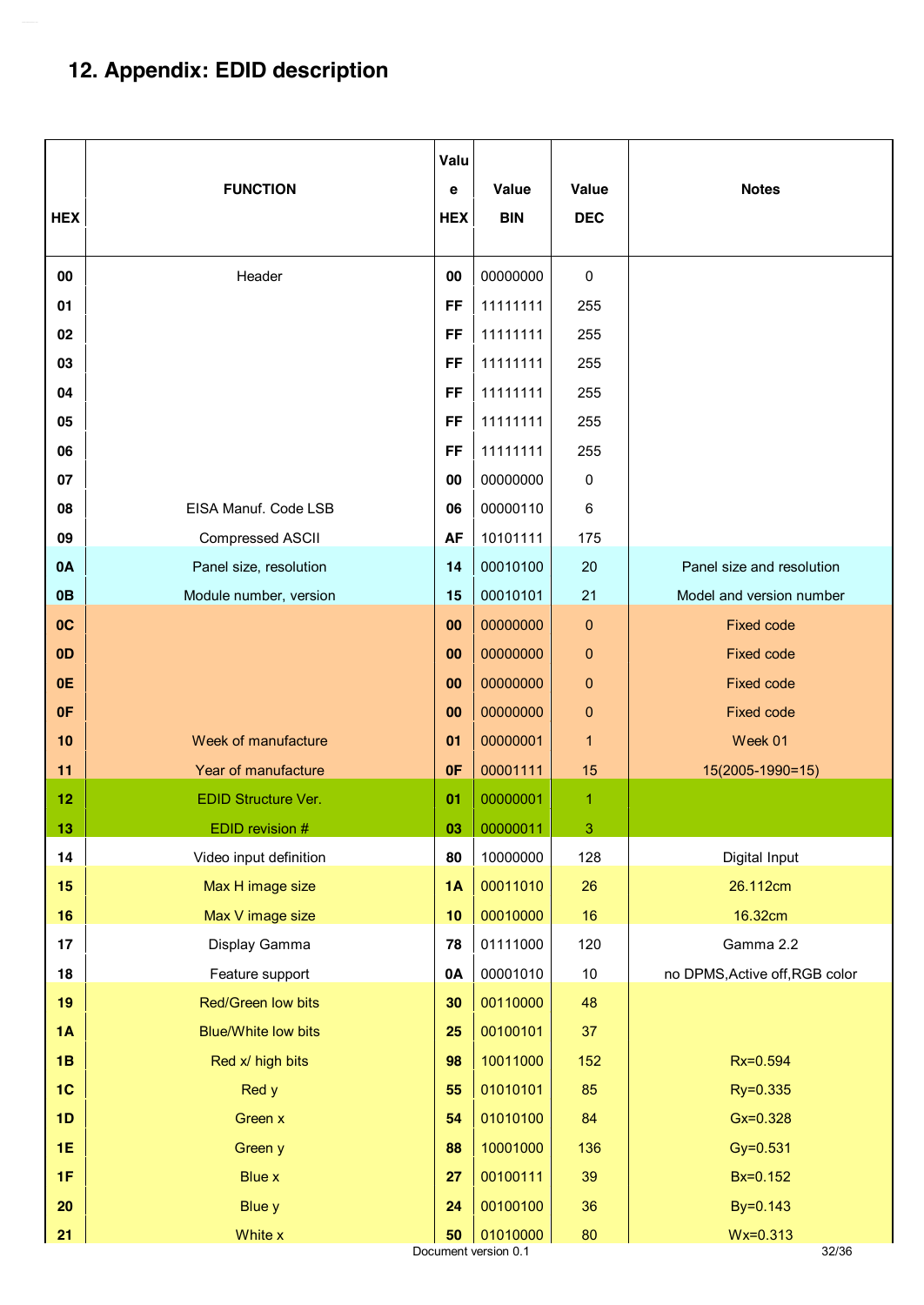| 22 | White y                                               | 54        | 01010100 | 84  | $Wy = 0.329$                             |  |  |
|----|-------------------------------------------------------|-----------|----------|-----|------------------------------------------|--|--|
| 23 | Established timing 1                                  | 00        | 00000000 | 0   | unused                                   |  |  |
| 24 | Established timing 2                                  | 00        | 00000000 | 0   |                                          |  |  |
| 25 | Manufacturer's Timing                                 | 00        | 00000000 | 0   |                                          |  |  |
| 26 | Standard timing #1                                    | 01        | 00000001 | 1   | unused                                   |  |  |
| 27 |                                                       | 01        | 00000001 | 1   |                                          |  |  |
| 28 | Standard timing #2                                    | 01        | 00000001 | 1   |                                          |  |  |
| 29 |                                                       | 01        | 00000001 | 1   |                                          |  |  |
| 2A | Standard timing #3                                    | 01        | 00000001 | 1   |                                          |  |  |
| 2B |                                                       | 01        | 00000001 | 1   |                                          |  |  |
| 2C | Standard timing #4                                    | 01        | 00000001 | 1   |                                          |  |  |
| 2D |                                                       | 01        | 00000001 | 1   |                                          |  |  |
| 2E | Standard timing #5                                    | 01        | 00000001 | 1   |                                          |  |  |
| 2F |                                                       | 01        | 00000001 | 1   |                                          |  |  |
| 30 | Standard timing #6                                    | 01        | 00000001 | 1   |                                          |  |  |
| 31 |                                                       | 01        | 00000001 | 1   |                                          |  |  |
| 32 | Standard timing #7                                    | 01        | 00000001 | 1   |                                          |  |  |
| 33 |                                                       | 01        | 00000001 | 1   |                                          |  |  |
| 34 | Standard timing #8                                    | 01        | 00000001 | 1   |                                          |  |  |
| 35 |                                                       | 01        | 00000001 | 1   |                                          |  |  |
| 36 | Pixel Clock/10,000 (LSB)                              | EA        | 11101010 | 234 | Timing Descriptor #1                     |  |  |
|    |                                                       |           |          |     | 1280x800 @60_mode:pixel                  |  |  |
| 37 | Pixel Clock/10,000 (MSB)                              | <b>1A</b> | 00011010 | 26  | clock=68.9MHz                            |  |  |
| 38 | Horiz. Active pixels (Lower 8 bits)                   | 00        | 00000000 | 0   | Horiz active=1280 pixels                 |  |  |
| 39 | Horiz.Blanking (Lower 8 bits)                         | 80        | 10000000 | 128 | Horiz blanking=128 pixels                |  |  |
| 3A | Horiz. Active pixels: Horiz. Blanking (Upper4:4 bits) | 50        | 01010000 | 80  |                                          |  |  |
| 3B |                                                       | 20        | 00100000 | 32  | Vertcal active=800 lines                 |  |  |
| 3C |                                                       | 10        | 00010000 | 16  | Vertical blanking=16 lines               |  |  |
| 3D | Vert. Active pixels: Vert. Blanking (Upper4:4 bits)   | 30        | 00110000 | 48  |                                          |  |  |
| 3E |                                                       | 15        | 00010101 | 21  | Horiz sync. Offset=21 pixels             |  |  |
| 3F |                                                       | 20        | 00100000 | 32  | Horiz sync. Pulse Width=32 pixels        |  |  |
|    |                                                       |           |          |     | Verti sync. Offset=4 lines, Sync Width=4 |  |  |
| 40 | Vert. Sync. Offset=xx lines, Sync Width=xx lines      | 44        | 01000100 | 68  | lines                                    |  |  |
| 41 | Horz. Ver. Sync/Width (upper 2 bits)                  | 00        | 00000000 | 0   |                                          |  |  |
| 42 | Hori. Image size (Lower 8 bits)                       | 05        | 00000101 | 5   | Hori image size = $261.12$ mm            |  |  |
| 43 | Vert. Image size (Lower 8 bits)                       | A3        | 10100011 | 163 | Verti image size = 163.2mm               |  |  |
| 44 | Hori. Image size : Vert. Image size (Upper 4 bits)    | 10        | 00010000 | 16  |                                          |  |  |
| 45 |                                                       | 00        | 00000000 | 0   | Horizontal Border = 0                    |  |  |
| 46 |                                                       | 00        | 00000000 | 0   | Vertical Border = 0                      |  |  |
| 47 |                                                       | 18        | 00011000 | 24  |                                          |  |  |
|    | Document version 0.1<br>33/36                         |           |          |     |                                          |  |  |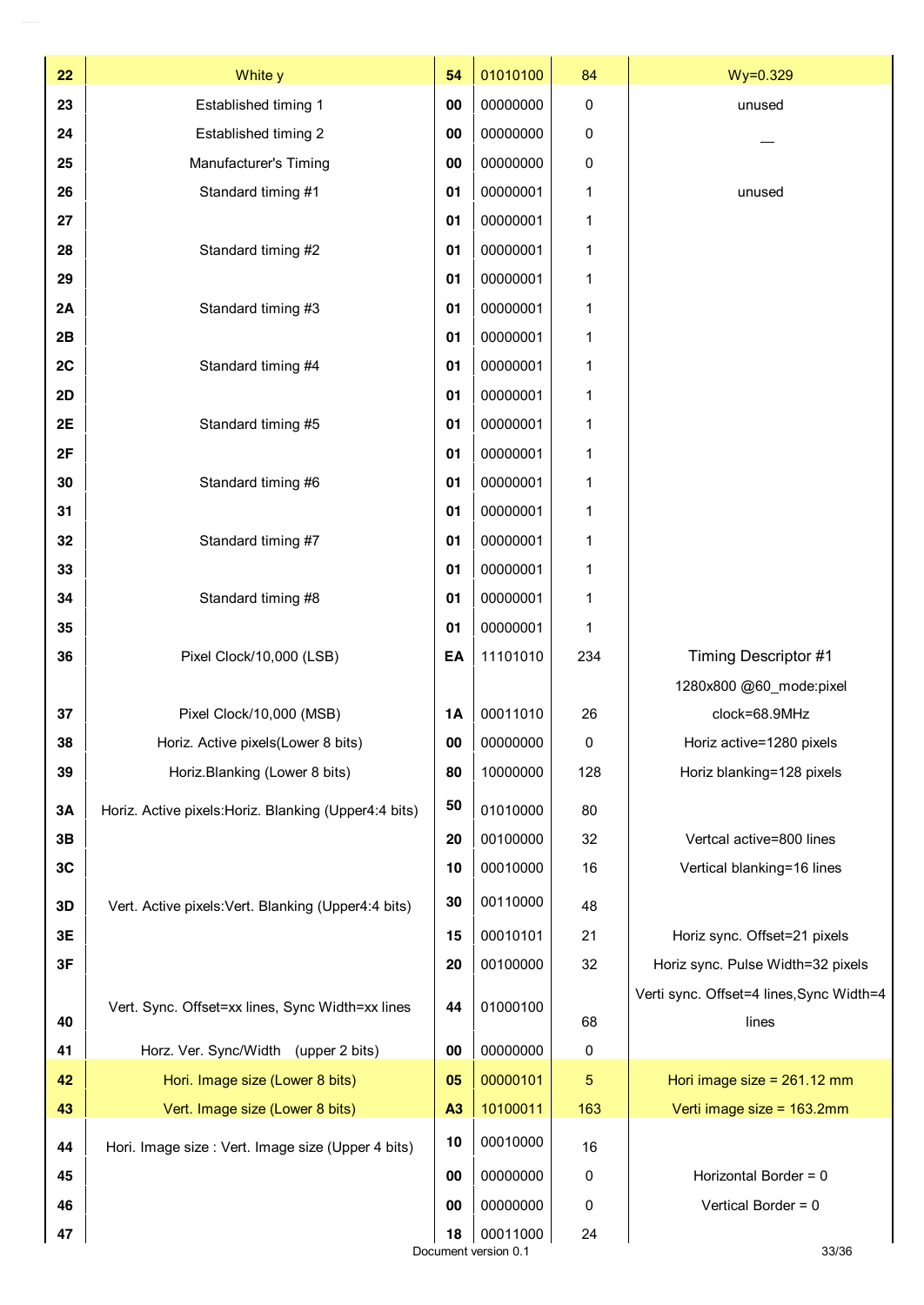| 48        | Detailed timing/monitor    | 00         | 00000000 | $\pmb{0}$   |                           |
|-----------|----------------------------|------------|----------|-------------|---------------------------|
| 49        | descriptor #2              | 00         | 00000000 | $\pmb{0}$   |                           |
| 4A        |                            | 00         | 00000000 | $\pmb{0}$   |                           |
| 4B        |                            | 0F         | 00001111 | 15          |                           |
| 4C        |                            | 00         | 00000000 | $\pmb{0}$   |                           |
| 4D        |                            | 00         | 00000000 | $\pmb{0}$   |                           |
| <b>4E</b> |                            | 00         | 00000000 | $\mathbf 0$ |                           |
| 4F        |                            | 00         | 00000000 | $\pmb{0}$   |                           |
| 50        |                            | 00         | 00000000 | $\pmb{0}$   |                           |
| 51        |                            | 00         | 00000000 | $\pmb{0}$   |                           |
| 52        |                            | 00         | 00000000 | $\pmb{0}$   |                           |
| 53        |                            | 00         | 00000000 | $\pmb{0}$   |                           |
| 54        |                            | 00         | 00000000 | $\pmb{0}$   |                           |
| 55        |                            | 00         | 00000000 | $\pmb{0}$   |                           |
| 56        |                            | 00         | 00000000 | $\pmb{0}$   |                           |
| 57        |                            | 00         | 00000000 | $\pmb{0}$   |                           |
| 58        |                            | 00         | 00000000 | $\pmb{0}$   |                           |
| 59        |                            | 20         | 00100000 | 32          |                           |
| 5A        | Flag                       | 00         | 00000000 | $\pmb{0}$   | Ascii Data String: AUO    |
| 5B        | Flag                       | 00         | 00000000 | 0           |                           |
| 5C        | Flag                       | 00         | 00000000 | 0           |                           |
| 5D        |                            | FE         | 11111110 | 254         |                           |
| <b>5E</b> |                            | 00         | 00000000 | 0           |                           |
| 5F        | <b>LCD Vendor</b>          | 41         | 01000001 | 65          | $\mathsf{A}$              |
| 60        | <b>LCD Vendor</b>          | 55         | 01010101 | 85          | $\mathsf U$               |
| 61        | <b>LCD Vendor</b>          | 4F         | 01001111 | 79          | $\hbox{O}$                |
| 62        |                            | 0A         | 00001010 | $10$        |                           |
| 63        |                            | 20         | 00100000 | 32          |                           |
| 64        |                            | 20         | 00100000 | 32          |                           |
| 65        |                            | 20         | 00100000 | 32          |                           |
| 66        |                            | 20         | 00100000 | 32          |                           |
| 67        |                            | 20         | 00100000 | 32          |                           |
| 68        |                            | 20         | 00100000 | 32          |                           |
| 69        |                            | 20         | 00100000 | 32          |                           |
| 6A        |                            | 20         | 00100000 | 32          |                           |
| 6B        |                            | 20         | 00100000 | 32          |                           |
| 6C        | Flag                       | ${\bf 00}$ | 00000000 | $\pmb{0}$   | Monitor Name: B121EW01 V5 |
| 6D        | Flag                       | ${\bf 00}$ | 00000000 | $\pmb{0}$   |                           |
| 6E        | Flag                       | 00         | 00000000 | $\pmb{0}$   |                           |
| 6F        | Data type tag:ASCII string | FE         | 11111110 | 254         |                           |